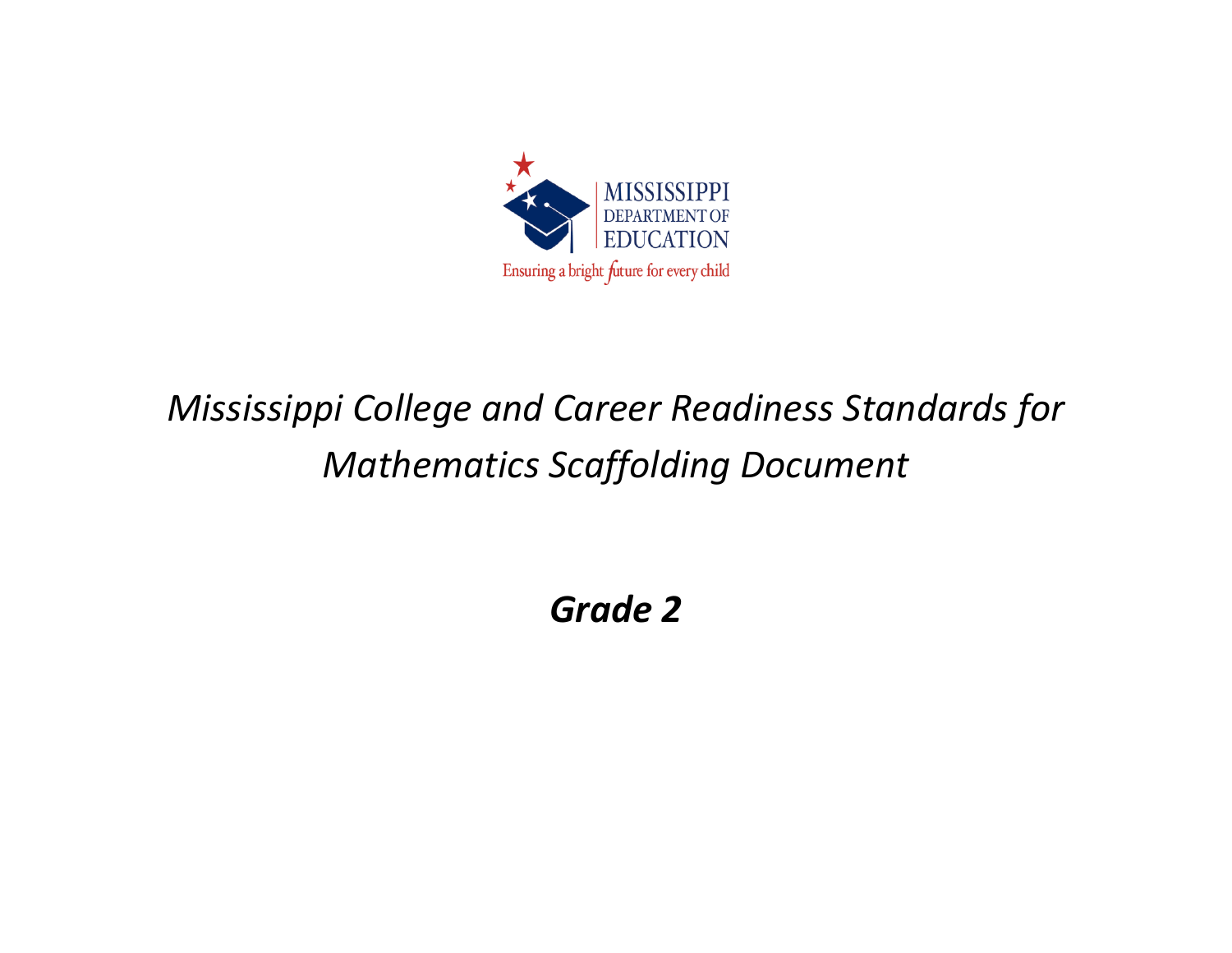

| <b>GRADE 2</b>                                                                                                                                                                                                                                                                                                                                   |                                                                                                                                                                                                                                                                                                                                                      |                                                                                                                                                                                                                                                                                                                                                                                                                                                                                                                                                                                |                                                                                                                                                                                                                                                                                                                                                                                                                                                                                                                                                               |
|--------------------------------------------------------------------------------------------------------------------------------------------------------------------------------------------------------------------------------------------------------------------------------------------------------------------------------------------------|------------------------------------------------------------------------------------------------------------------------------------------------------------------------------------------------------------------------------------------------------------------------------------------------------------------------------------------------------|--------------------------------------------------------------------------------------------------------------------------------------------------------------------------------------------------------------------------------------------------------------------------------------------------------------------------------------------------------------------------------------------------------------------------------------------------------------------------------------------------------------------------------------------------------------------------------|---------------------------------------------------------------------------------------------------------------------------------------------------------------------------------------------------------------------------------------------------------------------------------------------------------------------------------------------------------------------------------------------------------------------------------------------------------------------------------------------------------------------------------------------------------------|
| <b>Operations and Algebraic Thinking</b>                                                                                                                                                                                                                                                                                                         |                                                                                                                                                                                                                                                                                                                                                      |                                                                                                                                                                                                                                                                                                                                                                                                                                                                                                                                                                                |                                                                                                                                                                                                                                                                                                                                                                                                                                                                                                                                                               |
| Represent and solve problems involving addition and subtraction                                                                                                                                                                                                                                                                                  |                                                                                                                                                                                                                                                                                                                                                      |                                                                                                                                                                                                                                                                                                                                                                                                                                                                                                                                                                                |                                                                                                                                                                                                                                                                                                                                                                                                                                                                                                                                                               |
| <u>2.0A.1</u><br>Use addition and                                                                                                                                                                                                                                                                                                                |                                                                                                                                                                                                                                                                                                                                                      | <b>Desired Student Performance</b>                                                                                                                                                                                                                                                                                                                                                                                                                                                                                                                                             |                                                                                                                                                                                                                                                                                                                                                                                                                                                                                                                                                               |
| subtraction within 100<br>to solve one-and two-<br>step word problems<br>involving situations of<br>adding to, taking from,<br>putting together,<br>taking apart, and<br>comparing, with<br>unknowns in all<br>positions, e.g., by<br>using drawings and<br>equations with a<br>symbol for the<br>unknown number to<br>represent the<br>problem. | A student should know<br>• Know what the symbols $\lt$ , $\gt$ ,<br>$=, +, -$ mean.<br>• Add and subtract.<br>• Find unknowns with single-<br>digit addition and subtraction.<br>• Compare numbers.<br>• Make numbers equal.<br>Modeling equations with<br>drawings.<br>• Solve one-step word<br>problems.<br>• Use part and whole<br>relationships. | A student should understand<br>Joining parts to make a<br>$\bullet$<br>whole is one interpretation<br>of addition.<br>Subtraction number<br>$\bullet$<br>sentences can be used to<br>show separating parts from<br>a whole or comparison<br>subtraction situations.<br>Addition and subtraction<br>$\bullet$<br>have an inverse<br>relationship.<br>How to model draw a<br>$\bullet$<br>situation.<br>How to write an equation<br>$\bullet$<br>for a situation. The answer<br>to one problem or question<br>is needed to find the<br>answer to another problem<br>or question. | A student should be able to do<br>• Model addition of numbers<br>within 100 with<br>objects/pictures.<br>• Model subtraction of<br>numbers within 100 with<br>objects/pictures.<br>• Add two numbers within 100<br>using equations<br>with/symbols or variable for<br>the unknown.<br>Subtract two numbers within<br>100 using equations<br>with/symbols or variable for<br>the unknown.<br>• Solve one- and two-step<br>word problems and compare<br>numbers to find the<br>unknown.<br>• Create addition/subtraction<br>with 100 using<br>objects/pictures. |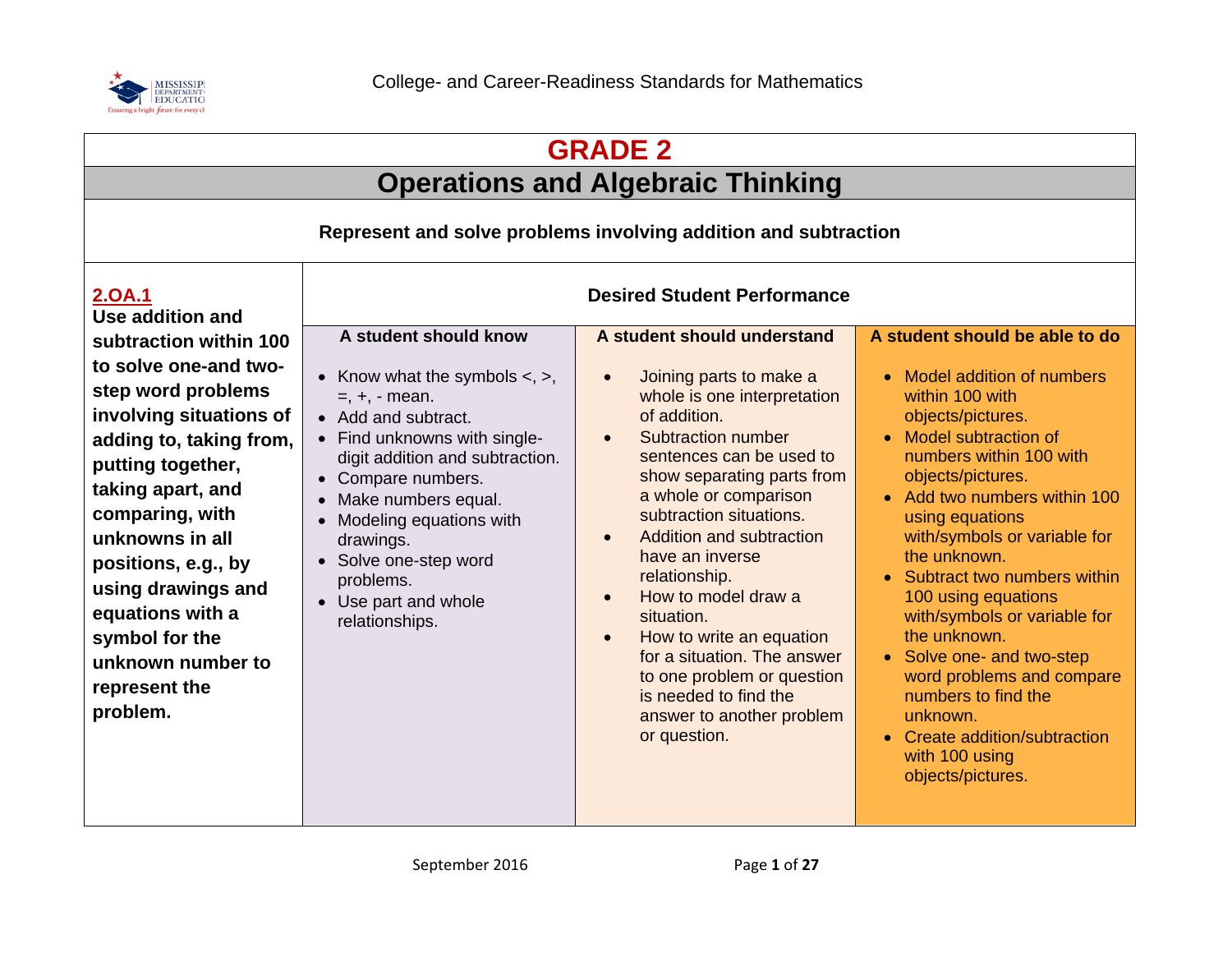

| <b>GRADE 2</b>                                                                                                                             |                                                                                                                                                                 |                                                                                                                                                                                                 |                                                                                                                                                                                                                                                  |
|--------------------------------------------------------------------------------------------------------------------------------------------|-----------------------------------------------------------------------------------------------------------------------------------------------------------------|-------------------------------------------------------------------------------------------------------------------------------------------------------------------------------------------------|--------------------------------------------------------------------------------------------------------------------------------------------------------------------------------------------------------------------------------------------------|
| <b>Operations and Algebraic Thinking</b>                                                                                                   |                                                                                                                                                                 |                                                                                                                                                                                                 |                                                                                                                                                                                                                                                  |
| Represent and solve problems involving addition and subtraction                                                                            |                                                                                                                                                                 |                                                                                                                                                                                                 |                                                                                                                                                                                                                                                  |
| 2.0A.2<br><b>Fluently add and</b>                                                                                                          |                                                                                                                                                                 | <b>Desired Student Performance</b>                                                                                                                                                              |                                                                                                                                                                                                                                                  |
| subtract within 20<br>using mental<br>strategies. By end of<br><b>Grade 2 know from</b><br>memory all sums of<br>two one-digit<br>numbers. | A student should know<br>• Use mental strategies for<br>adding and subtracting.<br>• Use part-whole relationships.<br>• Add and subtract fluently<br>within 10. | A student should understand<br>How compensation works.<br>$\bullet$<br><b>Addition and subtraction</b><br>$\bullet$<br>using place value.<br>Ten 1s makes a bundle<br>$\bullet$<br>called a 10. | A student should be able to do<br>• Add fluently within 20 using<br>mental strategies.<br>• Subtract fluently within 20<br>using mental strategies.<br>• Memorize the sums of one-<br>digit numbers.<br>• Find sums by making 10<br>when adding. |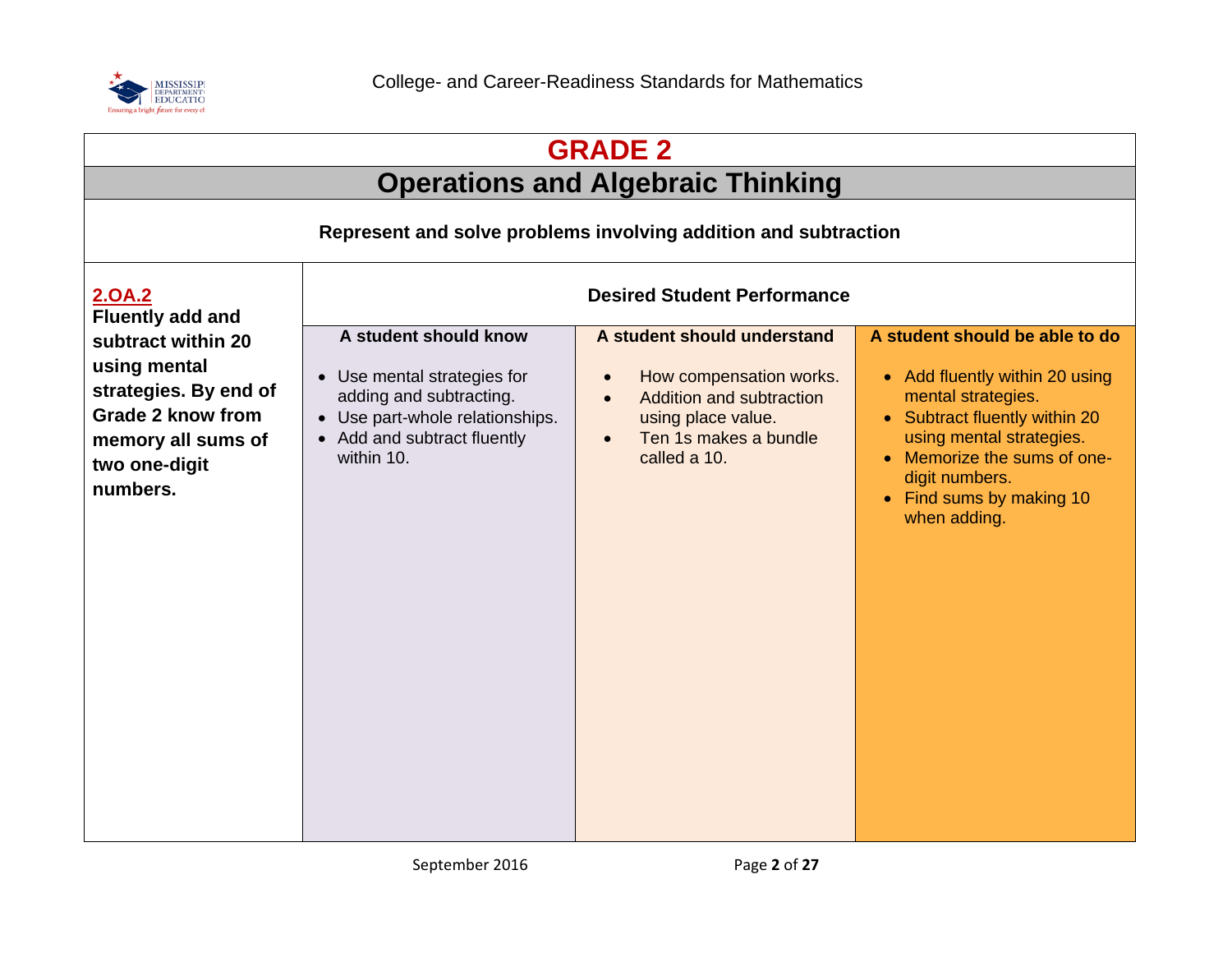

| <b>GRADE 2</b>                                                                                                                                                                                                            |                                                                                             |                                                                                                                                                                                                                                                                                                                       |                                                                                                                                                                                                                                |
|---------------------------------------------------------------------------------------------------------------------------------------------------------------------------------------------------------------------------|---------------------------------------------------------------------------------------------|-----------------------------------------------------------------------------------------------------------------------------------------------------------------------------------------------------------------------------------------------------------------------------------------------------------------------|--------------------------------------------------------------------------------------------------------------------------------------------------------------------------------------------------------------------------------|
|                                                                                                                                                                                                                           |                                                                                             | <b>Operations and Algebraic Thinking</b>                                                                                                                                                                                                                                                                              |                                                                                                                                                                                                                                |
|                                                                                                                                                                                                                           |                                                                                             | Represent and solve problems involving addition and subtraction                                                                                                                                                                                                                                                       |                                                                                                                                                                                                                                |
| <b>Desired Student Performance</b><br>2.0A.3<br>Determine whether a                                                                                                                                                       |                                                                                             |                                                                                                                                                                                                                                                                                                                       |                                                                                                                                                                                                                                |
| group of objects (up<br>to 20) has an odd or<br>even number of<br>members, e.g., by<br>pairing objects or<br>counting them by 2's;<br>write an equation to<br>express an even<br>number as a sum of<br>two equal addends. | A student should know<br>• Write an equation or<br>number sentence.<br>• Add numbers to 20. | A student should understand<br>Some numbers can be<br>$\bullet$<br>divided into two equal<br>parts (even numbers)<br>and some cannot (odd<br>numbers).<br>Even numbers, when<br>$\bullet$<br>modeled, will each have a<br>pair.<br>Odd numbers, when<br>$\bullet$<br>modeled, will have one<br>object without a pair. | A student should be able to do<br>• Tell if a number is even or<br>odd.<br>• Count by twos.<br>Determine if a group of<br>objects is even or odd.<br>• Create an equation that<br>shows an even number as<br>a sum of doubles. |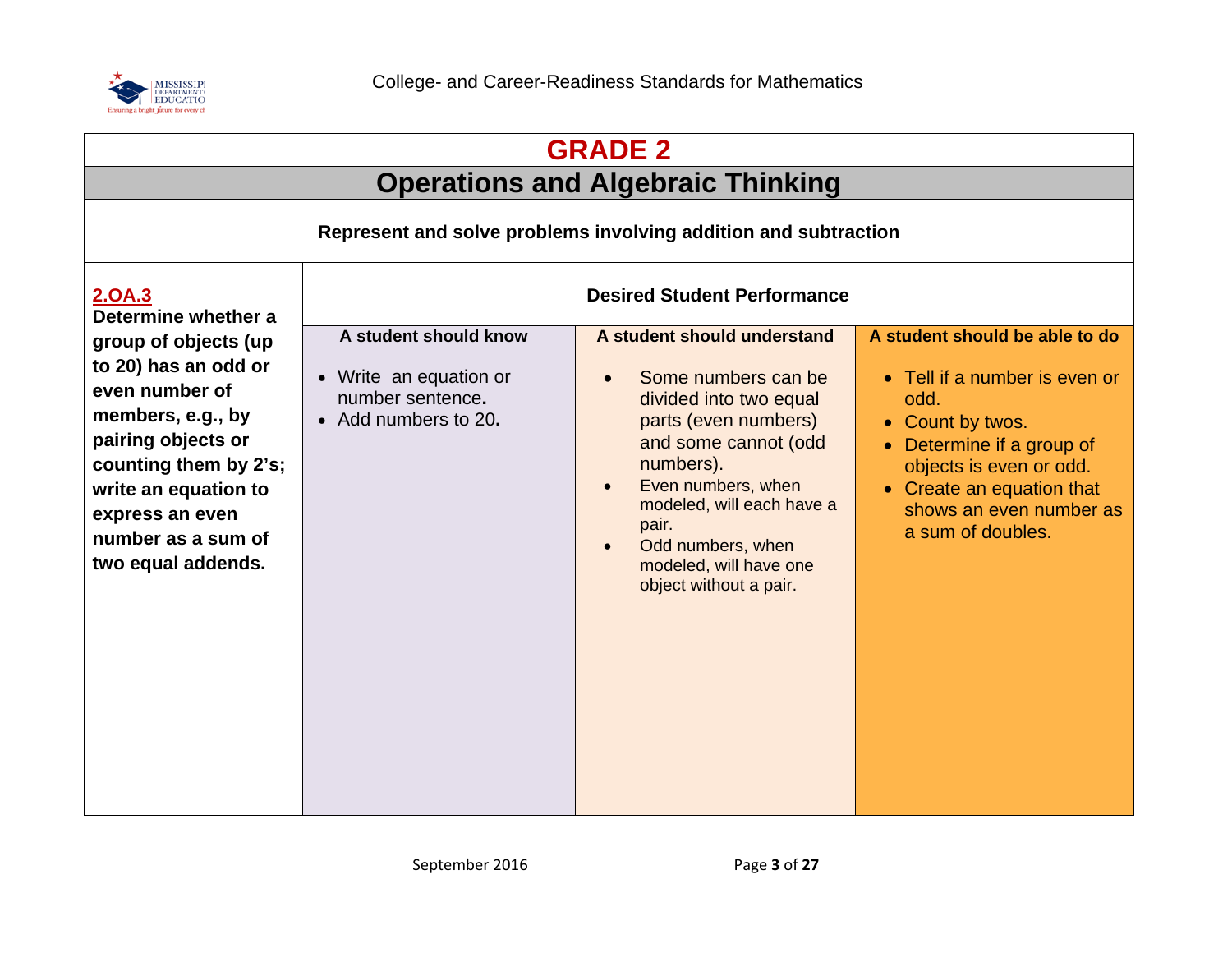

| <b>GRADE 2</b>                                                                                                                                                                              |                                                                                                                                                                                              |                                                                                                                                                                                                                                                                                                            |                                                                                                                                                                           |  |
|---------------------------------------------------------------------------------------------------------------------------------------------------------------------------------------------|----------------------------------------------------------------------------------------------------------------------------------------------------------------------------------------------|------------------------------------------------------------------------------------------------------------------------------------------------------------------------------------------------------------------------------------------------------------------------------------------------------------|---------------------------------------------------------------------------------------------------------------------------------------------------------------------------|--|
|                                                                                                                                                                                             | <b>Operations and Algebraic Thinking</b>                                                                                                                                                     |                                                                                                                                                                                                                                                                                                            |                                                                                                                                                                           |  |
|                                                                                                                                                                                             | Represent and solve problems involving addition and subtraction                                                                                                                              |                                                                                                                                                                                                                                                                                                            |                                                                                                                                                                           |  |
| <b>2.0A.4</b><br>Use addition to find                                                                                                                                                       |                                                                                                                                                                                              | <b>Desired Student Performance</b>                                                                                                                                                                                                                                                                         |                                                                                                                                                                           |  |
| the total number of<br>objects arranged in<br>rectangular arrays<br>with up to 5 rows and<br>up to 5 columns; write<br>an equation to<br>express the total as a<br>sum of equal<br>addends. | A student should know<br>• Use repeated addition to<br>count groups. Using a<br>model to represent addition<br>of whole numbers.<br>• Use a model to represent<br>addition of whole numbers. | A student should understand<br><b>Repeated addition</b><br>involves joining equal<br>groups.<br>An array involves joining<br>equal groups and is one<br>way to think about<br>repeated addition.<br>Information in a problem<br>can often be shown<br>using a diagram and<br>used to solve the<br>problem. | A student should be able to do<br>• Model addition to write<br>number sentences.<br>• Build arrays to model<br>repeated addition.<br>• Use addition to solve<br>problems. |  |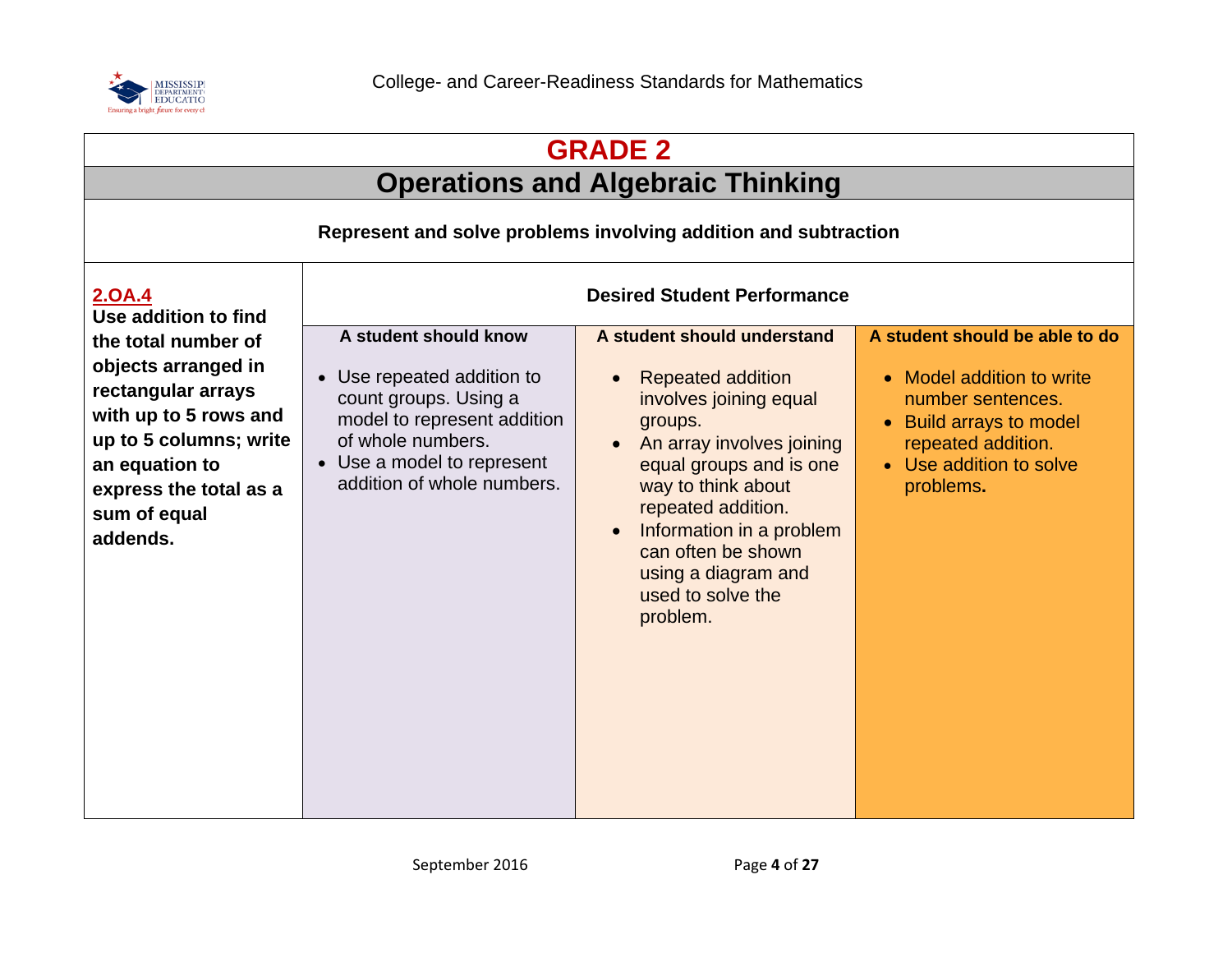

| <b>GRADE 2</b>                                                                                                                                                                                                                                                                                                                                                                                                                                                                    |                                                                                                                                                                                                                                                                                                                                                             |                                                                                                                                                                                                                                                              |                                                                                                                                                                                                                                                     |  |
|-----------------------------------------------------------------------------------------------------------------------------------------------------------------------------------------------------------------------------------------------------------------------------------------------------------------------------------------------------------------------------------------------------------------------------------------------------------------------------------|-------------------------------------------------------------------------------------------------------------------------------------------------------------------------------------------------------------------------------------------------------------------------------------------------------------------------------------------------------------|--------------------------------------------------------------------------------------------------------------------------------------------------------------------------------------------------------------------------------------------------------------|-----------------------------------------------------------------------------------------------------------------------------------------------------------------------------------------------------------------------------------------------------|--|
|                                                                                                                                                                                                                                                                                                                                                                                                                                                                                   | <b>Numbers and Operation in Base Ten</b>                                                                                                                                                                                                                                                                                                                    |                                                                                                                                                                                                                                                              |                                                                                                                                                                                                                                                     |  |
| <b>Understand place value</b>                                                                                                                                                                                                                                                                                                                                                                                                                                                     |                                                                                                                                                                                                                                                                                                                                                             |                                                                                                                                                                                                                                                              |                                                                                                                                                                                                                                                     |  |
| <b>2.NBT.1</b><br><b>Understand that the</b>                                                                                                                                                                                                                                                                                                                                                                                                                                      |                                                                                                                                                                                                                                                                                                                                                             | <b>Desired Student Performance</b>                                                                                                                                                                                                                           |                                                                                                                                                                                                                                                     |  |
| three digits of a three-<br>digit number represent<br>amounts of hundreds,<br>tens, and ones; e.g.,<br>706 equals 7<br>hundreds, 0 tens, and<br>6 ones. Understand<br>the following as<br>special cases:<br>a. 100 can be thought<br>of as a bundle of<br>ten tens - called a<br>"hundred."<br>b. The numbers 100,<br>200, 300, 400, 500,<br>600, 700, 800, 900<br>refer to one, two,<br>three, four, five, six,<br>seven, eight, or<br>nine hundreds (and<br>0 tens and 0 ones). | A student should know<br>• Model place value of ones,<br>tens, and hundreds.<br>Recognize the value of a<br>digit.<br>• Use two-digit numbers<br>represent tens and ones.<br>Make a bundle of 10 ones.<br>Know the numbers 10, 20,<br>30, 40, 50, 60, 70, 80, 90<br>refer to one, two, three,<br>four, five, six, seven, eight,<br>or nine tens and 0 ones. | A student should understand<br>Ten ones is equal to 1<br>$\bullet$<br>ten.<br>A bundle of 10 tens<br>equals a hundred.<br>Place value is<br>$\bullet$<br>foundational to all other<br>mathematics.<br>Place value shows the<br>$\bullet$<br>value of digits. | A student should be able to do<br>• Read a three-digit number.<br>• Understand the values in<br>each place of the three-<br>digit number.<br>• Create a three-digit<br>number using place-value<br>models.<br>• Exchange ten tens for a<br>hundred. |  |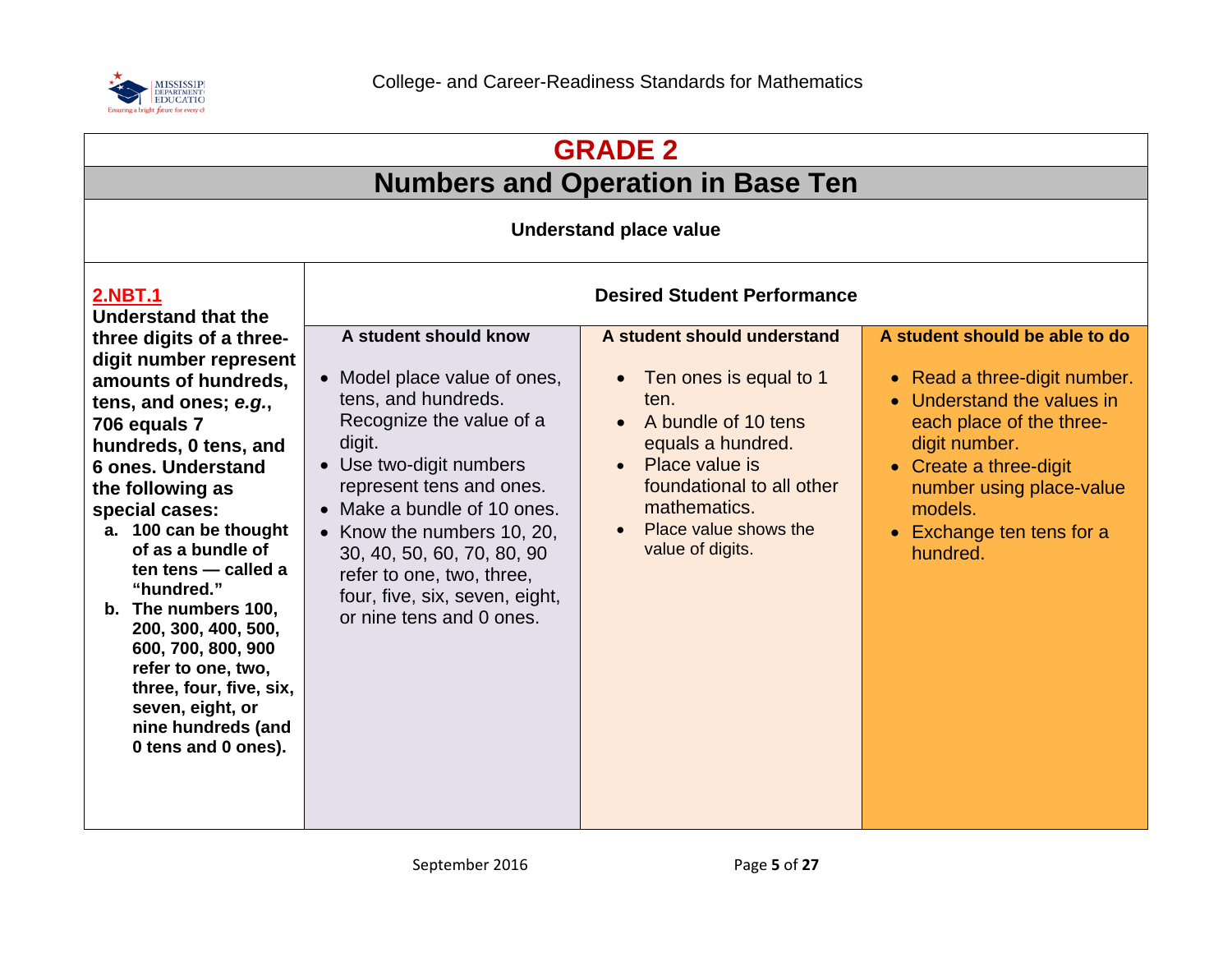

| <b>GRADE 2</b>                                                                                                                |                                                                                                                                                                                                                                                     |                                                                                                                                                                                                                                                                                                                                                                                                                                                                                                                                                    |                                                                                                                                                                                                                                                                                                                                                      |  |
|-------------------------------------------------------------------------------------------------------------------------------|-----------------------------------------------------------------------------------------------------------------------------------------------------------------------------------------------------------------------------------------------------|----------------------------------------------------------------------------------------------------------------------------------------------------------------------------------------------------------------------------------------------------------------------------------------------------------------------------------------------------------------------------------------------------------------------------------------------------------------------------------------------------------------------------------------------------|------------------------------------------------------------------------------------------------------------------------------------------------------------------------------------------------------------------------------------------------------------------------------------------------------------------------------------------------------|--|
|                                                                                                                               | <b>Numbers and Operation in Base Ten</b>                                                                                                                                                                                                            |                                                                                                                                                                                                                                                                                                                                                                                                                                                                                                                                                    |                                                                                                                                                                                                                                                                                                                                                      |  |
|                                                                                                                               | <b>Understand place value</b>                                                                                                                                                                                                                       |                                                                                                                                                                                                                                                                                                                                                                                                                                                                                                                                                    |                                                                                                                                                                                                                                                                                                                                                      |  |
| <b>2.NBT.2</b><br>Count within 1000;                                                                                          | <b>Desired Student Performance</b>                                                                                                                                                                                                                  |                                                                                                                                                                                                                                                                                                                                                                                                                                                                                                                                                    |                                                                                                                                                                                                                                                                                                                                                      |  |
| skip-count by 5s<br>starting at any number<br>ending in 5 or 0. Skip-<br>count by 10s, and<br>100s starting at any<br>number. | A student should know<br>$\bullet$ Find numbers that are a<br>given number more than or<br>less than a number helps to<br>understand the size and<br>order of numbers.<br>$\bullet$ Count to 120.<br>• Counting to nickels.<br>• Counting to dimes. | A student should understand<br>Skip counting is a<br>$\bullet$<br>predictable pattern of<br>counting.<br>Skip counting is a repeated<br>$\bullet$<br>pattern.<br>• How to use or create a<br>number line or chart to<br>model skip counting. When<br>counting by a number, you<br>don't say the numbers in<br>between.<br>Counting and place-value<br>$\bullet$<br>patterns can be seen on a<br>hundreds charts.<br>Skip counting by 10's will<br>affect the tens place.<br>Skip counting by 100's will<br>$\bullet$<br>affect the hundreds place. | A student should be able to do<br>• Use a hundreds chart to<br>help describe the position of<br>a number in relation to<br>another number.<br>• Identify and apply number<br>patterns.<br>Identify the number that<br>comes next in a given<br>pattern.<br>• Solve problems by finding<br>number patterns.<br>• Continue a skip counting<br>pattern. |  |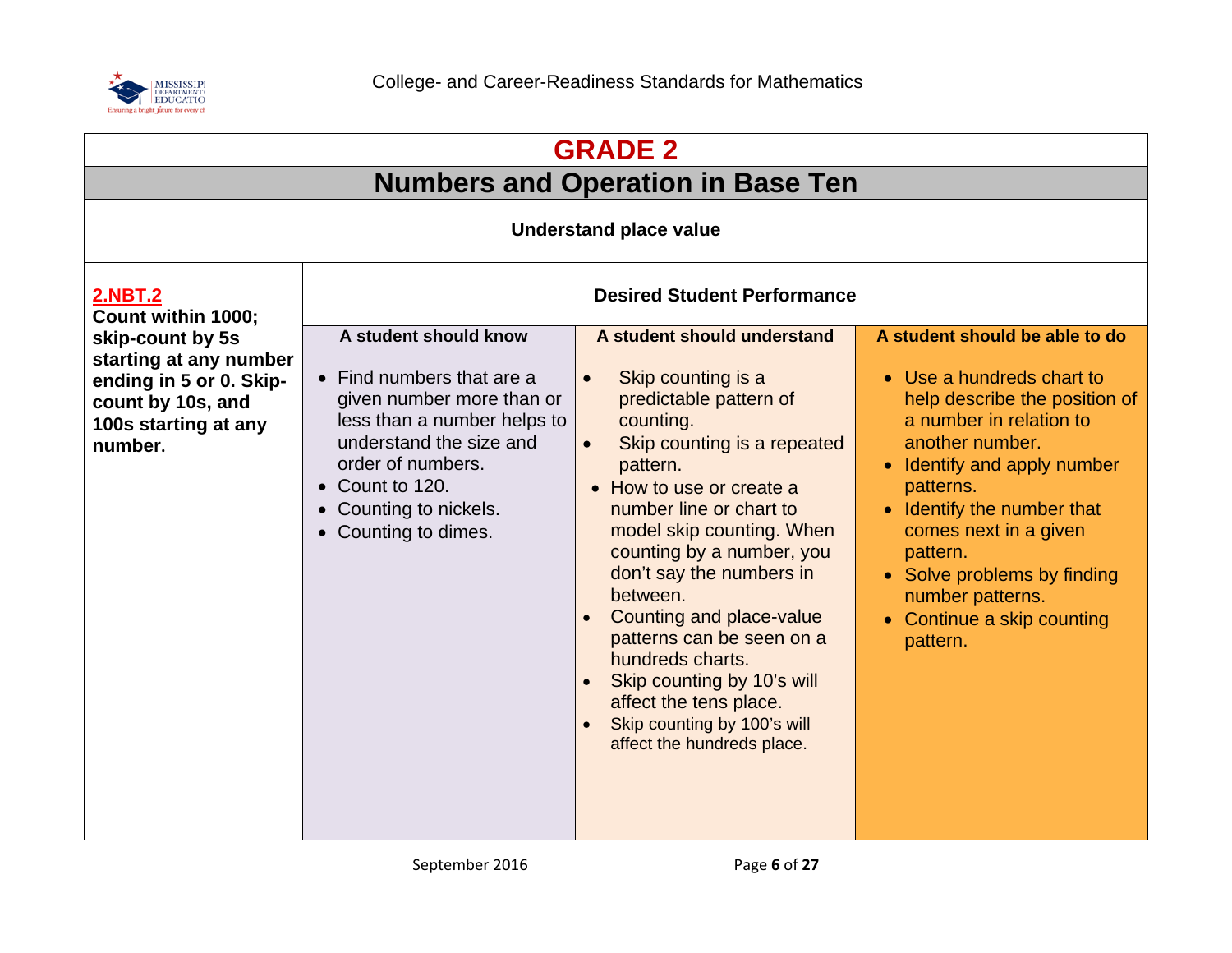

| <b>GRADE 2</b>                                                                        |                                                                                                                                                                                                               |                                                                                                                                                                                                                                                                                                                                                                  |                                                                                                                                                                                                                                                        |
|---------------------------------------------------------------------------------------|---------------------------------------------------------------------------------------------------------------------------------------------------------------------------------------------------------------|------------------------------------------------------------------------------------------------------------------------------------------------------------------------------------------------------------------------------------------------------------------------------------------------------------------------------------------------------------------|--------------------------------------------------------------------------------------------------------------------------------------------------------------------------------------------------------------------------------------------------------|
|                                                                                       |                                                                                                                                                                                                               | <b>Numbers and Operation in Base Ten</b>                                                                                                                                                                                                                                                                                                                         |                                                                                                                                                                                                                                                        |
|                                                                                       |                                                                                                                                                                                                               | <b>Understand place value</b>                                                                                                                                                                                                                                                                                                                                    |                                                                                                                                                                                                                                                        |
| <b>2.NBT.3</b><br><b>Read and write</b>                                               | <b>Desired Student Performance</b>                                                                                                                                                                            |                                                                                                                                                                                                                                                                                                                                                                  |                                                                                                                                                                                                                                                        |
| numbers to 1000<br>using base-ten<br>numerals, number<br>names, and expanded<br>form. | A student should know<br>• Know numbers greater<br>than 20 use a hyphen when<br>written out in word form<br>$(e.g., twenty-one).$<br>• Use the place-value<br>system.<br>• Read and write numerals to<br>120. | A student should understand<br>Numbers can be used to<br>tell how many.<br>Some numbers can be<br>written by joining<br>number words.<br>The relationship<br>between base ten and<br>place value.<br><b>Expanded form is based</b><br>on breaking the number<br>down by place value.<br>A number can be written<br>in multiple ways, but<br>have the same value. | A student should be able to do<br>• Read and write number<br>words for numbers 0-1000.<br>• Identify and record three-<br>digit numbers in expanded<br>form, standard form, and<br>number word form.<br>• Model three-digit numbers<br>using base ten. |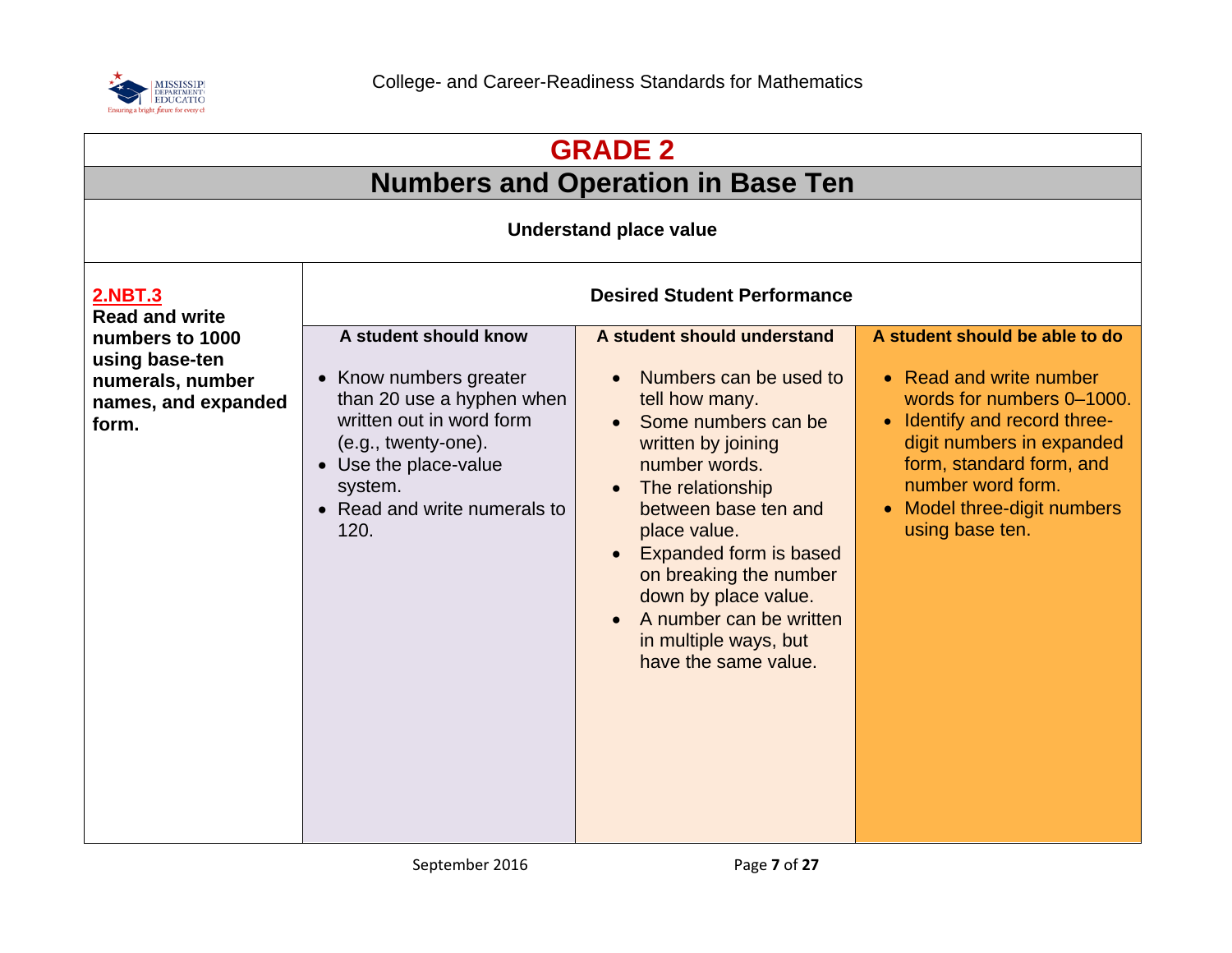

| <b>GRADE 2</b>                                                                                                                                              |                                                                                 |                                                                                                                                                                                                                                                                            |                                                                                                                                                                                                                          |
|-------------------------------------------------------------------------------------------------------------------------------------------------------------|---------------------------------------------------------------------------------|----------------------------------------------------------------------------------------------------------------------------------------------------------------------------------------------------------------------------------------------------------------------------|--------------------------------------------------------------------------------------------------------------------------------------------------------------------------------------------------------------------------|
|                                                                                                                                                             |                                                                                 | <b>Numbers and Operation in Base Ten</b>                                                                                                                                                                                                                                   |                                                                                                                                                                                                                          |
|                                                                                                                                                             |                                                                                 | <b>Understand place value</b>                                                                                                                                                                                                                                              |                                                                                                                                                                                                                          |
| <b>2.NBT.4</b><br>Compare two three-                                                                                                                        | <b>Desired Student Performance</b>                                              |                                                                                                                                                                                                                                                                            |                                                                                                                                                                                                                          |
| digit numbers based<br>on meanings of the<br>hundreds, tens, and<br>ones digits, using $>$ , $=$ ,<br>< symbols to record<br>the results of<br>comparisons. | A student should know<br>• Comparing two-digit<br>numbers.<br>• Counting to 120 | A student should understand<br>Place value can be used to<br>$\bullet$<br>compare and order<br>numbers.<br>Comparing numbers is<br>$\bullet$<br>similar to ordering<br>numbers.<br>The symbols $\lt$ , $\gt$ , and $=$<br>$\bullet$<br>are used to compare two<br>numbers. | A student should be able to do<br>• Compare numbers with the<br>symbols $\lt$ , $\gt$ , or $\equiv$ .<br>• Order numbers from least<br>to greatest and greatest to<br>least.<br>• Use place value to<br>compare numbers. |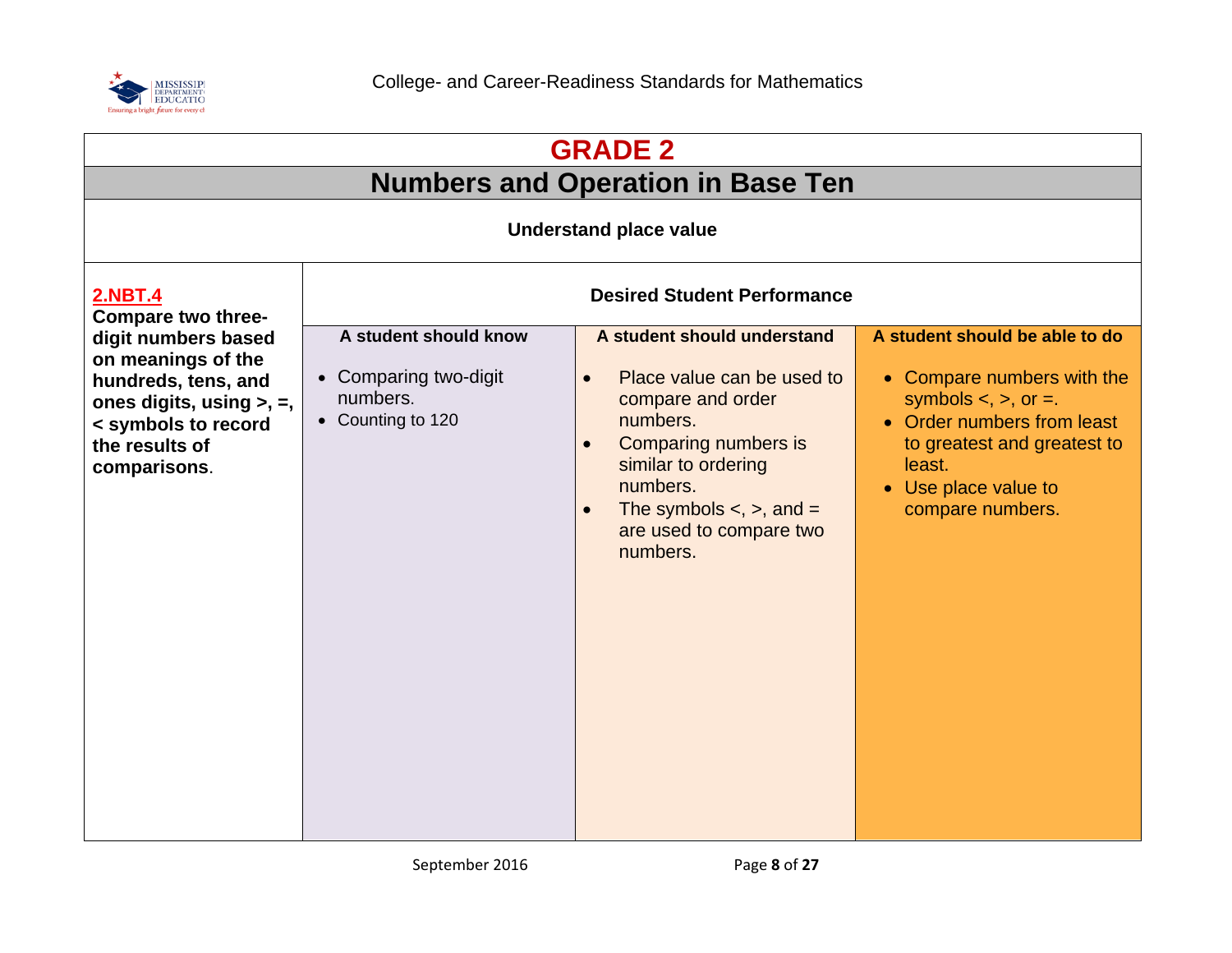

| <b>GRADE 2</b>                                                                                                                                                      |                                                                                                                                                                                                                                                                                                                                                                                                               |                                                                                                                                                                                                                                                                                                                                                                                                                                                                                                                                                                                                                                |                                                                                                                                                                                                                                                                                                                                                                                                                                                                                                                     |
|---------------------------------------------------------------------------------------------------------------------------------------------------------------------|---------------------------------------------------------------------------------------------------------------------------------------------------------------------------------------------------------------------------------------------------------------------------------------------------------------------------------------------------------------------------------------------------------------|--------------------------------------------------------------------------------------------------------------------------------------------------------------------------------------------------------------------------------------------------------------------------------------------------------------------------------------------------------------------------------------------------------------------------------------------------------------------------------------------------------------------------------------------------------------------------------------------------------------------------------|---------------------------------------------------------------------------------------------------------------------------------------------------------------------------------------------------------------------------------------------------------------------------------------------------------------------------------------------------------------------------------------------------------------------------------------------------------------------------------------------------------------------|
|                                                                                                                                                                     |                                                                                                                                                                                                                                                                                                                                                                                                               | <b>Numbers and Operation in Base Ten</b>                                                                                                                                                                                                                                                                                                                                                                                                                                                                                                                                                                                       |                                                                                                                                                                                                                                                                                                                                                                                                                                                                                                                     |
|                                                                                                                                                                     |                                                                                                                                                                                                                                                                                                                                                                                                               | Use place value understanding and properties of operations to add and subtract                                                                                                                                                                                                                                                                                                                                                                                                                                                                                                                                                 |                                                                                                                                                                                                                                                                                                                                                                                                                                                                                                                     |
| <b>2.NBT.5</b><br><b>Fluently add and</b>                                                                                                                           |                                                                                                                                                                                                                                                                                                                                                                                                               | <b>Desired Student Performance</b>                                                                                                                                                                                                                                                                                                                                                                                                                                                                                                                                                                                             |                                                                                                                                                                                                                                                                                                                                                                                                                                                                                                                     |
| subtract within 100<br>using strategies<br>based on place value,<br>properties of<br>operations, and/or the<br>relationship between<br>addition and<br>subtraction. | A student should know<br>• Combine for addition.<br>• Take away for subtraction.<br>• Use properties of operations.<br>• Use a hundreds chart.<br>• Add within 100.<br>• How to choose the method in<br>which you will solve a<br>problem.<br>• Solve using the traditional<br>algorithm.<br>• Use vertical/place value<br>addition.<br>• Use horizontal addition.<br>• Mentally find 10 more and 10<br>less. | A student should understand<br>The place value number<br>$\bullet$<br>system.<br>Adding tens is similar to<br>$\bullet$<br>adding ones.<br>Two-digit numbers can be<br>$\bullet$<br>broken apart using tens and<br>ones and added in different<br>ways.<br>Patterns on a hundreds chart.<br>$\bullet$<br>Subtracting groups of tens is<br>$\bullet$<br>similar to subtracting<br>numbers less than 10.<br>Ten ones can be regrouped<br>$\bullet$<br>for 1 ten.<br>One ten can be regrouped for<br>$\bullet$<br>10 ones.<br>Sums and differences can be<br>$\bullet$<br>found using models, mental<br>math or paper and pencil. | A student should be able to do<br>• Identify and write numbers<br>that are 10 more and 10 less<br>than given numbers.<br>• Mentally add a one-digit<br>number to a two-digit number.<br>• Use models and algorithms<br>for addition and subtraction.<br>• Use mental math to add a<br>two-digit number to a two-<br>digit number.<br>• Find the missing part of<br>numbers within 100 by<br>"counting on" from the given<br>part.<br>• Regroup 1 ten as 10 ones<br>when subtracting.<br>• Regroup 10 ones as a ten. |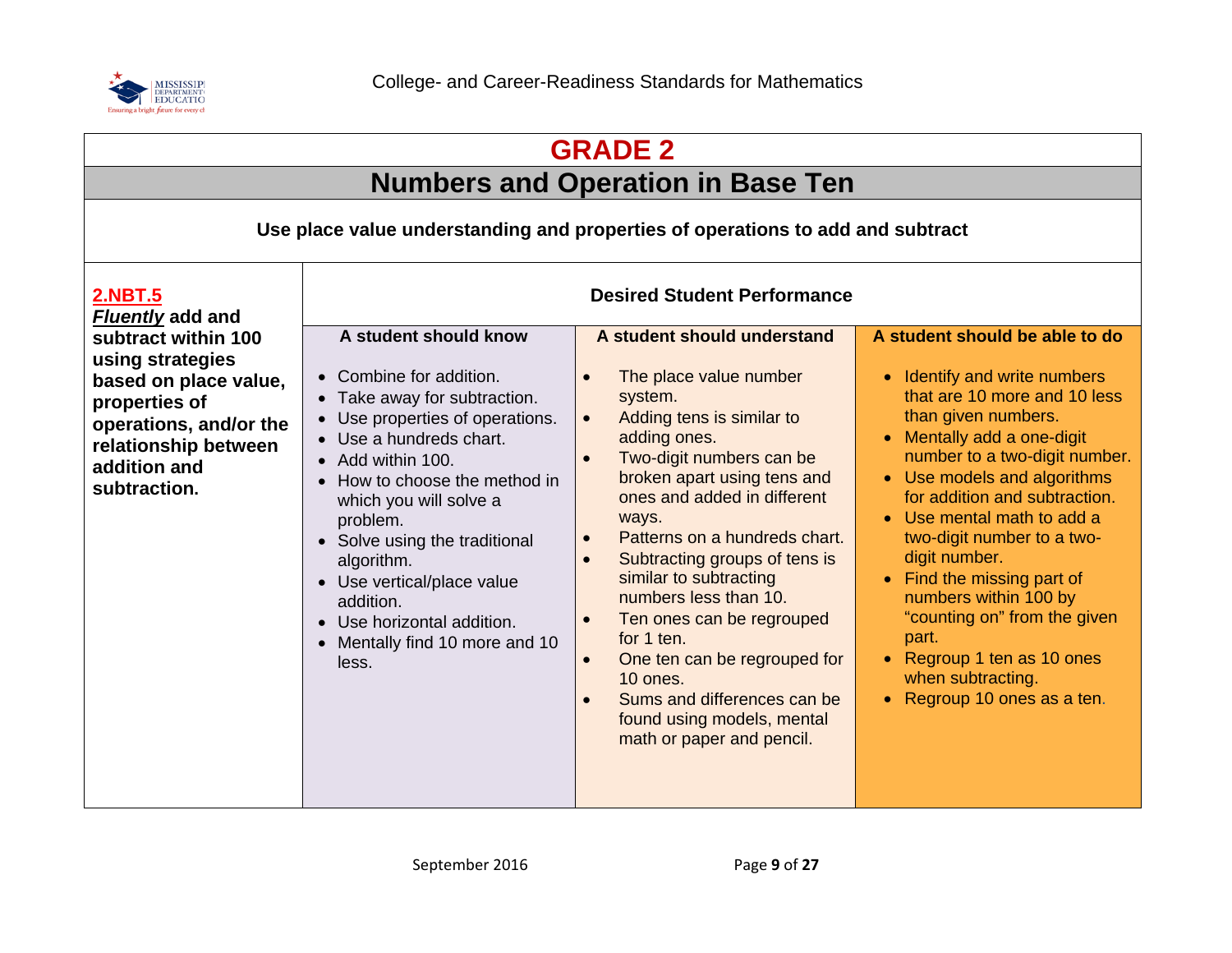

| <b>GRADE 2</b>                                                                                |                                                                                                                                                                                                                      |                                                                                                                                                                                                                                                                              |                                                                                                                                                    |
|-----------------------------------------------------------------------------------------------|----------------------------------------------------------------------------------------------------------------------------------------------------------------------------------------------------------------------|------------------------------------------------------------------------------------------------------------------------------------------------------------------------------------------------------------------------------------------------------------------------------|----------------------------------------------------------------------------------------------------------------------------------------------------|
|                                                                                               |                                                                                                                                                                                                                      | <b>Numbers and Operation in Base Ten</b>                                                                                                                                                                                                                                     |                                                                                                                                                    |
|                                                                                               |                                                                                                                                                                                                                      | Use place value understanding and properties of operations to add and subtract                                                                                                                                                                                               |                                                                                                                                                    |
| <b>2.NBT.6</b><br>Add up to four two-                                                         | <b>Desired Student Performance</b>                                                                                                                                                                                   |                                                                                                                                                                                                                                                                              |                                                                                                                                                    |
| digit numbers using<br>strategies based on<br>place value and<br>properties of<br>operations. | A student should know<br>• Know basic addition facts.<br>• Use knowledge of place-value<br>concepts.<br>• Use the commutative (order)<br>and associative (grouped)<br>properties.<br>• Model addition.<br>• Regroup. | A student should understand<br>Three- and four two-digit<br>$\bullet$<br>numbers can be grouped and<br>added in any order.<br><b>Addition means combining</b><br>$\bullet$<br>numbers.<br>The value of digits change<br>$\bullet$<br>depending on what place they<br>are in. | A student should be able to do<br>• Add 2 two-digit whole numbers<br>Add 3 two-digit whole numbers<br>$\bullet$<br>• Add 4 two-digit whole numbers |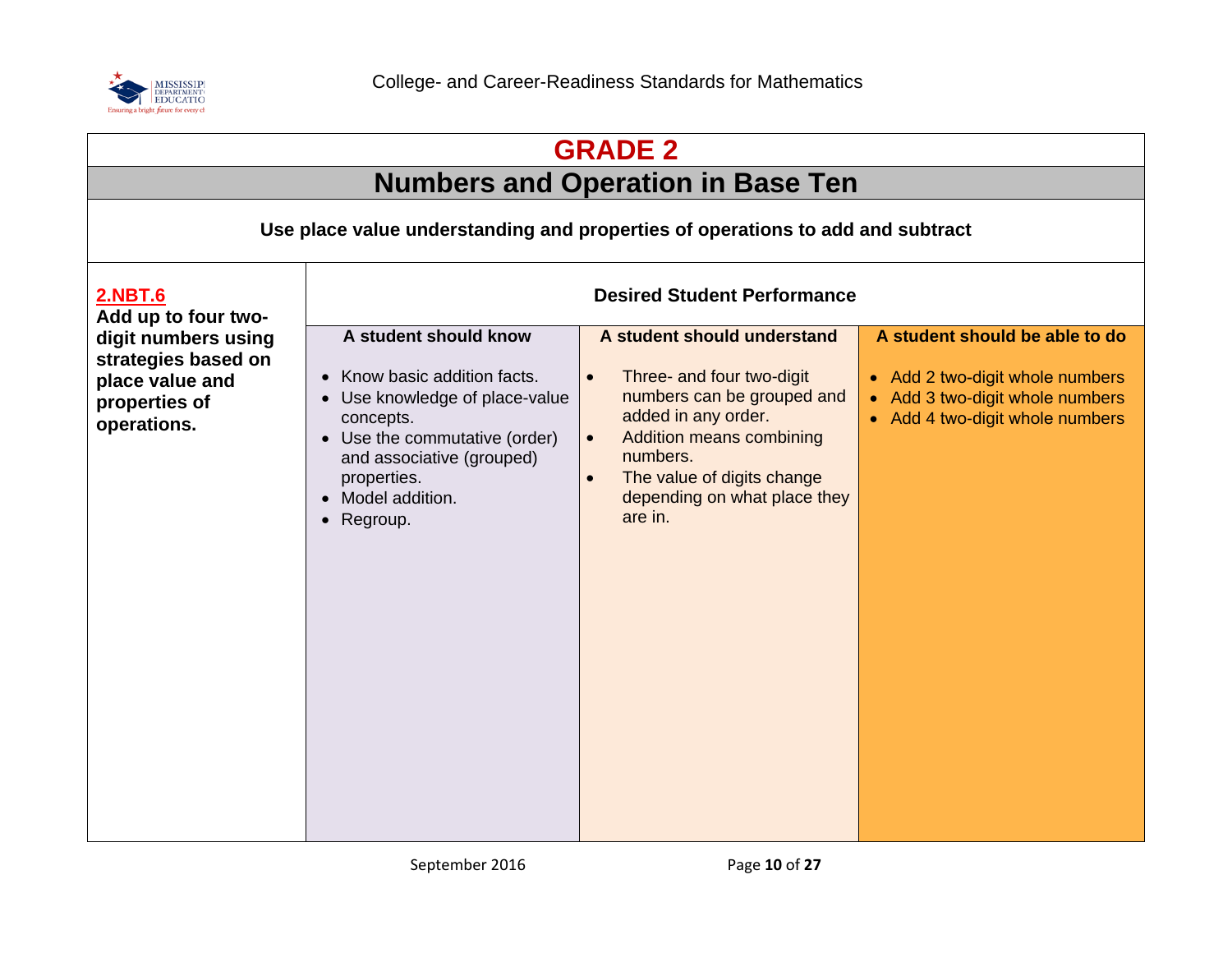

| <b>GRADE 2</b>                                                                                                                                                                                                                                                                                                                                                                                                                                                                                                                   |                                                                                                                                                                                                                                                                                                                                                                          |                                                                                                                                                                                                                                                                                                                                                                                                                                                                                       |                                                                                                                                                                                                                                                                                                                                                                                                                                             |
|----------------------------------------------------------------------------------------------------------------------------------------------------------------------------------------------------------------------------------------------------------------------------------------------------------------------------------------------------------------------------------------------------------------------------------------------------------------------------------------------------------------------------------|--------------------------------------------------------------------------------------------------------------------------------------------------------------------------------------------------------------------------------------------------------------------------------------------------------------------------------------------------------------------------|---------------------------------------------------------------------------------------------------------------------------------------------------------------------------------------------------------------------------------------------------------------------------------------------------------------------------------------------------------------------------------------------------------------------------------------------------------------------------------------|---------------------------------------------------------------------------------------------------------------------------------------------------------------------------------------------------------------------------------------------------------------------------------------------------------------------------------------------------------------------------------------------------------------------------------------------|
| <b>Numbers and Operation in Base Ten</b>                                                                                                                                                                                                                                                                                                                                                                                                                                                                                         |                                                                                                                                                                                                                                                                                                                                                                          |                                                                                                                                                                                                                                                                                                                                                                                                                                                                                       |                                                                                                                                                                                                                                                                                                                                                                                                                                             |
| Use place value understanding and properties off operations to add and subtract                                                                                                                                                                                                                                                                                                                                                                                                                                                  |                                                                                                                                                                                                                                                                                                                                                                          |                                                                                                                                                                                                                                                                                                                                                                                                                                                                                       |                                                                                                                                                                                                                                                                                                                                                                                                                                             |
| 2.NBT.7<br><b>Add and subtract within</b><br>1000, using concrete<br>models or drawings and<br>strategies based on<br>place value, properties<br>of operations, and/or the<br>relationship between<br>addition and<br>subtraction; relate the<br>strategy to a written<br>method. Understand<br>that in adding or<br>subtracting three-digit<br>numbers, one adds or<br>subtracts hundreds and<br>hundreds, tens and<br>tens, ones and ones;<br>and sometimes it is<br>necessary to compose<br>or decompose tens or<br>hundreds. | A student should know<br>• Understand the connection<br>between addition and<br>subtraction to help master<br>subtraction facts and develop<br>mental math strategies.<br>• Use place-value addition and<br>subtraction.<br>Use concrete models.<br>Model drawing.<br>$\bullet$<br>Adding within 100.<br>$\bullet$<br>Composing and decomposing<br>$\bullet$<br>numbers. | <b>Desired Student Performance</b><br>A student should understand<br>There are a variety of ways to<br>$\bullet$<br>add and subtract.<br>There is more than one way<br>to do a calculation.<br>The properties of operations.<br>Adding and subtracting are<br>$\bullet$<br>opposites.<br>• The process of composing and<br>decomposing numbers.<br>• That each digit has a value.<br>• How models can be used to<br>show patterns in sums. $5 + 3$ ,<br>$50 + 30$ , and $500 + 300$ . | A student should be able to do<br>• Use a strategy to add three-<br>digit numbers-model,<br>algorithm.<br>• Find the missing part of a<br>given quantity and one of its<br>parts by counting on or<br>counting back.<br>• Write and solve an equation<br>that is modeled.<br>Model an equation that is<br>written.<br>• Add and Subtract three-digit<br>numbers by using an<br>algorithm that is connected to<br>a model or other strategy. |
|                                                                                                                                                                                                                                                                                                                                                                                                                                                                                                                                  |                                                                                                                                                                                                                                                                                                                                                                          |                                                                                                                                                                                                                                                                                                                                                                                                                                                                                       |                                                                                                                                                                                                                                                                                                                                                                                                                                             |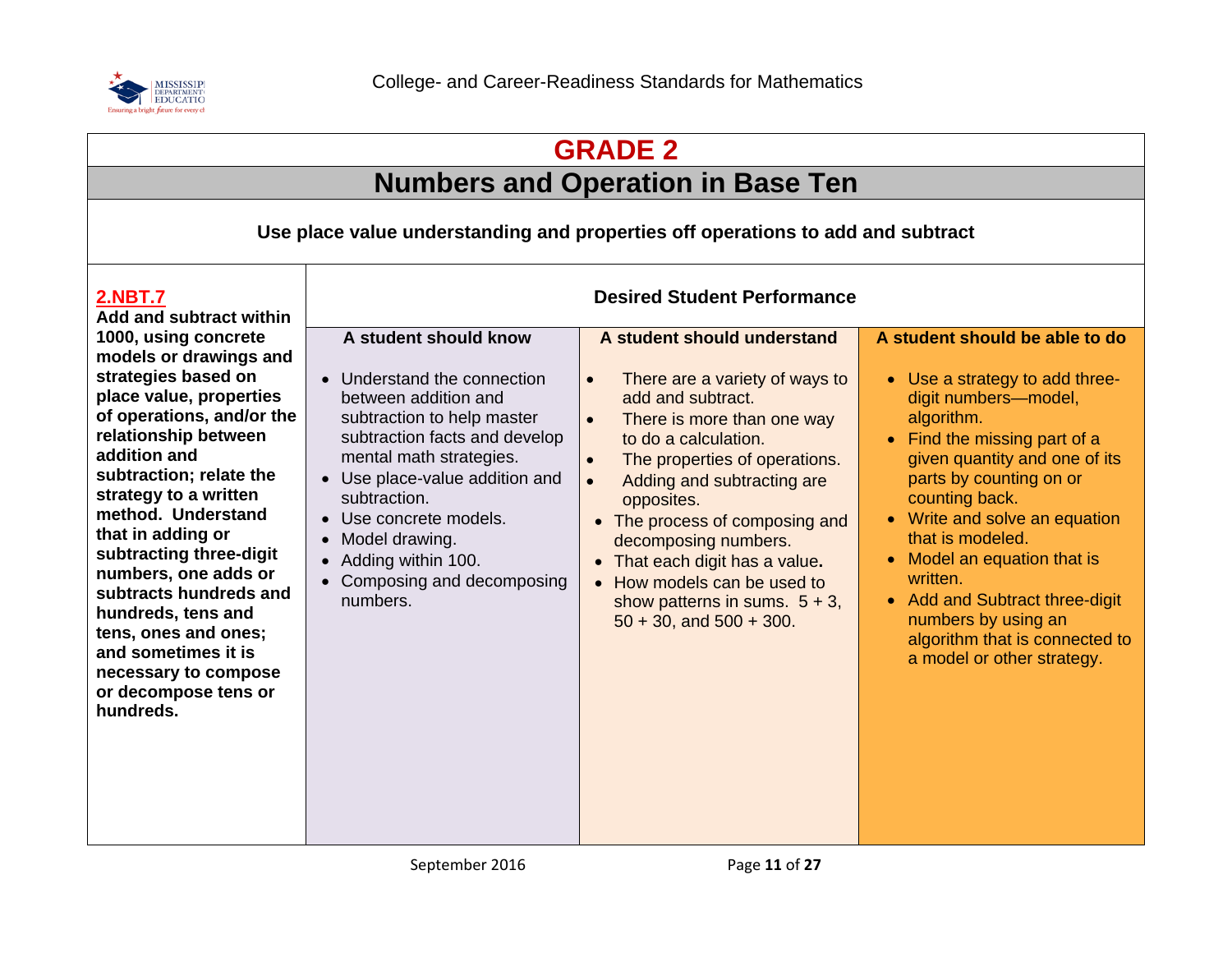

| <b>GRADE 2</b>                                                                                      |                                                                                                                                                                                                                                                                                       |                                                                                                                                                                                                                                                                                                                                                                                                                                                    |                                                                                                                                                                                                                 |  |
|-----------------------------------------------------------------------------------------------------|---------------------------------------------------------------------------------------------------------------------------------------------------------------------------------------------------------------------------------------------------------------------------------------|----------------------------------------------------------------------------------------------------------------------------------------------------------------------------------------------------------------------------------------------------------------------------------------------------------------------------------------------------------------------------------------------------------------------------------------------------|-----------------------------------------------------------------------------------------------------------------------------------------------------------------------------------------------------------------|--|
|                                                                                                     |                                                                                                                                                                                                                                                                                       | <b>Numbers and Operation in Base Ten</b>                                                                                                                                                                                                                                                                                                                                                                                                           |                                                                                                                                                                                                                 |  |
|                                                                                                     | Understand place value understanding and properties of operations to add and subtract                                                                                                                                                                                                 |                                                                                                                                                                                                                                                                                                                                                                                                                                                    |                                                                                                                                                                                                                 |  |
| <u>2.NBT.8</u><br>Mentally add 10 or 100                                                            |                                                                                                                                                                                                                                                                                       | <b>Desired Student Performance</b>                                                                                                                                                                                                                                                                                                                                                                                                                 |                                                                                                                                                                                                                 |  |
| to a given number<br>100-900, and mentally<br>subtract 10 or 100<br>from a given number<br>100-900. | A student should know<br>• Know basic facts and place-<br>value concepts are used to<br>find the sums and differences<br>for groups of tens and<br>hundreds mentally.<br>• Mentally add and subtract<br>single-digit numbers.<br>• Find 10 more or 10 less than<br>a number mentally. | A student should understand<br>Adding or subtracting<br>$\bullet$<br>hundreds or tens is similar to<br>adding or subtracting single-<br>digit numbers.<br>When the place value is 0,<br>$\bullet$<br>the number being added to or<br>subtracted from will stay the<br>same.<br>• . Adding or subtracting 10 from<br>a number, the ones digit stays<br>the same.<br>• Adding or subtracting 100 to a<br>number, the tens and ones<br>stay the same. | A student should be able to do<br>• Add and subtract 10 and 100<br>to and from two-digit numbers<br>using mental math.<br>• Add and subtract 10 or 100 to<br>and from three-digit numbers<br>using mental math. |  |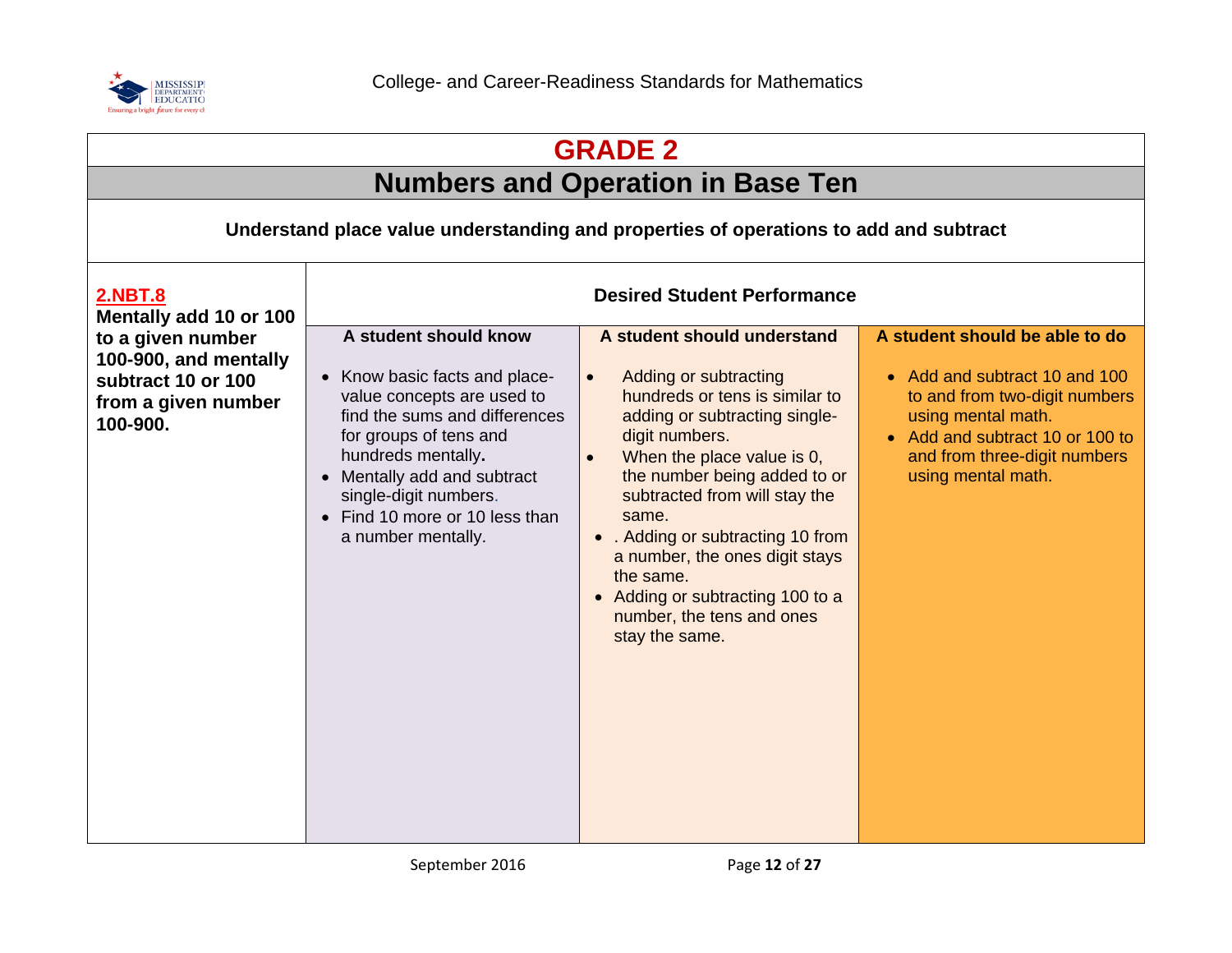

|                                                                                                  |                                                                                                                                                                                                                                                              | <b>GRADE 2</b>                                                                                                                                                                                                                      |                                                                                                                                                                                                                                                                                                                                                                                                                                                                                                                                   |
|--------------------------------------------------------------------------------------------------|--------------------------------------------------------------------------------------------------------------------------------------------------------------------------------------------------------------------------------------------------------------|-------------------------------------------------------------------------------------------------------------------------------------------------------------------------------------------------------------------------------------|-----------------------------------------------------------------------------------------------------------------------------------------------------------------------------------------------------------------------------------------------------------------------------------------------------------------------------------------------------------------------------------------------------------------------------------------------------------------------------------------------------------------------------------|
|                                                                                                  |                                                                                                                                                                                                                                                              | <b>Numbers and Operation in Base Ten</b>                                                                                                                                                                                            |                                                                                                                                                                                                                                                                                                                                                                                                                                                                                                                                   |
|                                                                                                  |                                                                                                                                                                                                                                                              | Use place value understanding and properties of operations to add and subtract                                                                                                                                                      |                                                                                                                                                                                                                                                                                                                                                                                                                                                                                                                                   |
| <b>2.NBT.9</b><br><b>Explain why addition</b>                                                    | <b>Desired Student Performance</b>                                                                                                                                                                                                                           |                                                                                                                                                                                                                                     |                                                                                                                                                                                                                                                                                                                                                                                                                                                                                                                                   |
| and subtraction<br>strategies work, using<br>place value and the<br>properties of<br>operations. | A student should know<br>• Use the base-ten system<br>using 10 ones to regroup for a<br>ten, 10 tens to regroup for a<br>hundred.<br>• Use place value to show<br>regrouping actually involves<br>an exchange of objects.<br>• Use properties of operations. | A student should understand<br>The properties for operations.<br>$\bullet$<br>The place-value system.<br>$\bullet$<br>Addition and subtraction are<br>$\bullet$<br>opposites.<br>Composing and decomposing<br>$\bullet$<br>numbers. | A student should be able to do<br>• Use models to add and<br>subtract using place value<br>and explain the process of<br>composing and decomposing<br>numbers with and without<br>regrouping.<br>• Use pictures to add and<br>subtract using place value<br>and explain the process of<br>composing and decomposing<br>numbers with and without<br>regrouping.<br>• Use algorithms to add and<br>subtract using place value<br>and explain the process of<br>composing and decomposing<br>numbers with and without<br>regrouping. |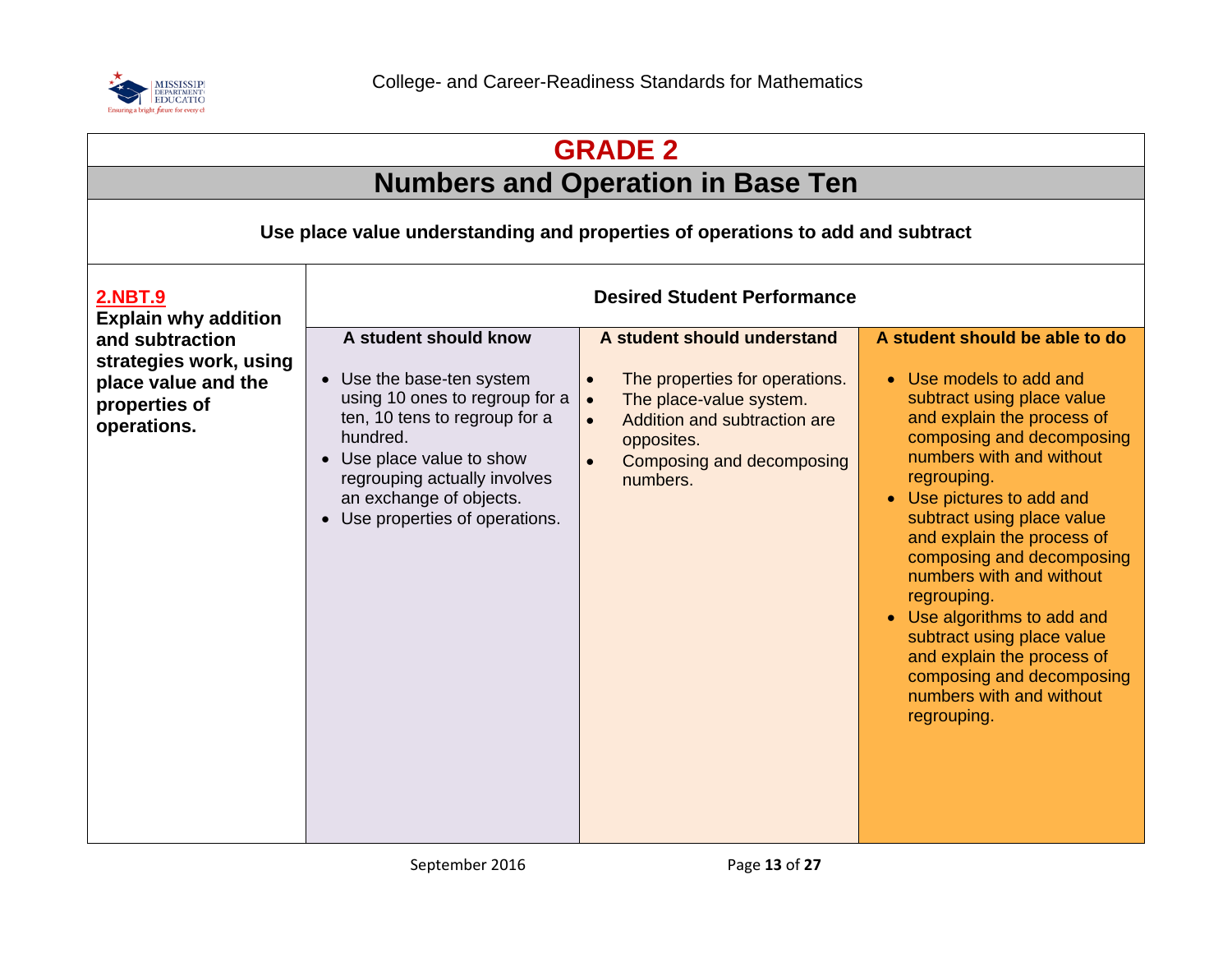

| <b>GRADE 2</b>                                                                                                                   |                                                                                                                                                                                                                                                                                                                                 |                                                                                                                                                                                                                                                                                                                                                                                                   |                                                                                                                                                                                                                                                         |  |
|----------------------------------------------------------------------------------------------------------------------------------|---------------------------------------------------------------------------------------------------------------------------------------------------------------------------------------------------------------------------------------------------------------------------------------------------------------------------------|---------------------------------------------------------------------------------------------------------------------------------------------------------------------------------------------------------------------------------------------------------------------------------------------------------------------------------------------------------------------------------------------------|---------------------------------------------------------------------------------------------------------------------------------------------------------------------------------------------------------------------------------------------------------|--|
|                                                                                                                                  | <b>MEASUREMENT AND DATA</b>                                                                                                                                                                                                                                                                                                     |                                                                                                                                                                                                                                                                                                                                                                                                   |                                                                                                                                                                                                                                                         |  |
|                                                                                                                                  | Measure and estimate lengths in standard units                                                                                                                                                                                                                                                                                  |                                                                                                                                                                                                                                                                                                                                                                                                   |                                                                                                                                                                                                                                                         |  |
| 2.MD.1<br><b>Measure the length of</b>                                                                                           | <b>Desired Student Performance</b>                                                                                                                                                                                                                                                                                              |                                                                                                                                                                                                                                                                                                                                                                                                   |                                                                                                                                                                                                                                                         |  |
| an object by selecting<br>and using appropriate<br>tools such as rulers,<br>yardsticks, meter<br>sticks, and measuring<br>tapes. | A student should know<br>• Identify an attribute, such<br>as length or weight, of the<br>object being measured.<br>• How to count the number of<br>units contained in the<br>object to be measured.<br>• How to line up the item to<br>be measured with a ruler<br>on the zero.<br>• How to measure in whole<br>number lengths. | A student should understand<br>The length of objects is<br>$\bullet$<br>measurable.<br>A standard unit, such as<br>$\bullet$<br>an inch or centimeter, is<br>always the same length.<br>The length spans from<br>$\bullet$<br>one end of an object to<br>the other.<br>Measurement is the<br>$\bullet$<br>iteration of a unit.<br>How to read a ruler is<br>$\bullet$<br>similar to a number line | A student should be able to do<br>• Measure different lengths.<br>• Measure using different<br>tools.<br>• Choose the appropriate<br>tool for measurement.<br>• Measure items in different<br>units.<br>• Measure accurately and<br>reasonably quickly. |  |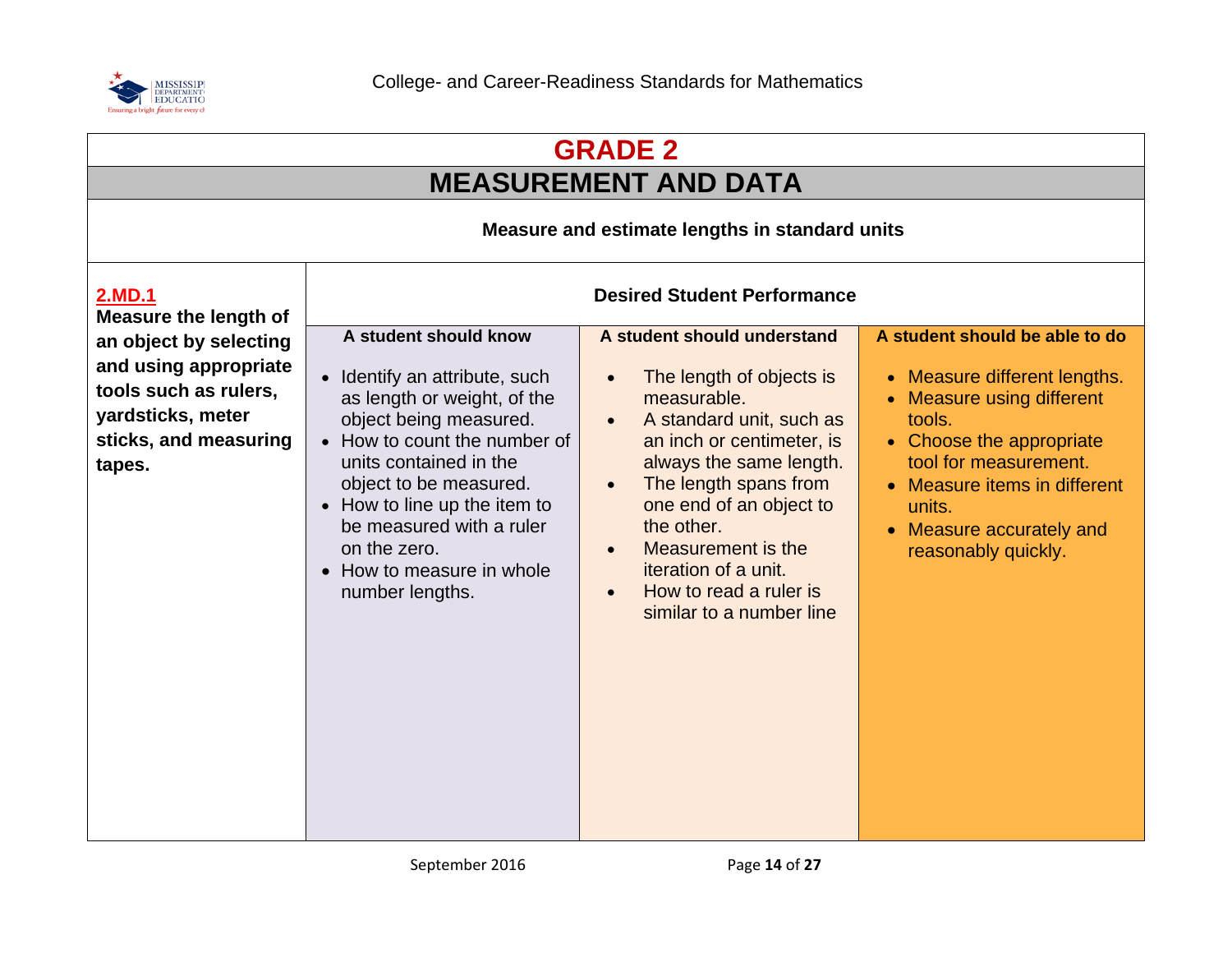

| <b>GRADE 2</b>                                                                                                                                                                      |                                                                                                                                           |                                                                                                                                                                                                                                                                                                                                                                                                                                                                                                                                                          |                                                                                                                                                                                                                                                                                                |  |
|-------------------------------------------------------------------------------------------------------------------------------------------------------------------------------------|-------------------------------------------------------------------------------------------------------------------------------------------|----------------------------------------------------------------------------------------------------------------------------------------------------------------------------------------------------------------------------------------------------------------------------------------------------------------------------------------------------------------------------------------------------------------------------------------------------------------------------------------------------------------------------------------------------------|------------------------------------------------------------------------------------------------------------------------------------------------------------------------------------------------------------------------------------------------------------------------------------------------|--|
| <b>MEASUREMENT AND DATA</b>                                                                                                                                                         |                                                                                                                                           |                                                                                                                                                                                                                                                                                                                                                                                                                                                                                                                                                          |                                                                                                                                                                                                                                                                                                |  |
|                                                                                                                                                                                     | Measure and estimate lengths in standard units                                                                                            |                                                                                                                                                                                                                                                                                                                                                                                                                                                                                                                                                          |                                                                                                                                                                                                                                                                                                |  |
| 2.MD.2<br>Measure the length of                                                                                                                                                     |                                                                                                                                           | <b>Desired Student Performance</b>                                                                                                                                                                                                                                                                                                                                                                                                                                                                                                                       |                                                                                                                                                                                                                                                                                                |  |
| an object twice, using<br>length units of<br>different lengths for<br>the two<br>measurements;<br>describe how the two<br>measurements relate<br>to the size of the unit<br>chosen. | A student should know<br>• Measure length.<br>• Measure using different<br>units.<br>• How to discuss differences<br>in length and units. | A student should understand<br>Measurement is a<br>$\bullet$<br>process of comparing a<br>unit to the object being<br>measured.<br>The length of any object<br>$\bullet$<br>can be used as a<br>measurement unit for<br>length.<br>Objects can be<br>$\bullet$<br>measured using more<br>than one unit.<br>Use different units to<br>$\bullet$<br>measure objects.<br>The longer an object is<br>$\bullet$<br>the greater the number<br>of units there will be.<br>The smaller the unit is<br>$\bullet$<br>the greater number of<br>units there will be. | A student should be able to do<br>Measure the same object<br>$\bullet$<br>with different units.<br><b>Discuss the similarities</b><br>and differences in the<br>measurements.<br>Discuss how the different<br>$\bullet$<br>lengths of objects<br>compare to the different<br>units of measure. |  |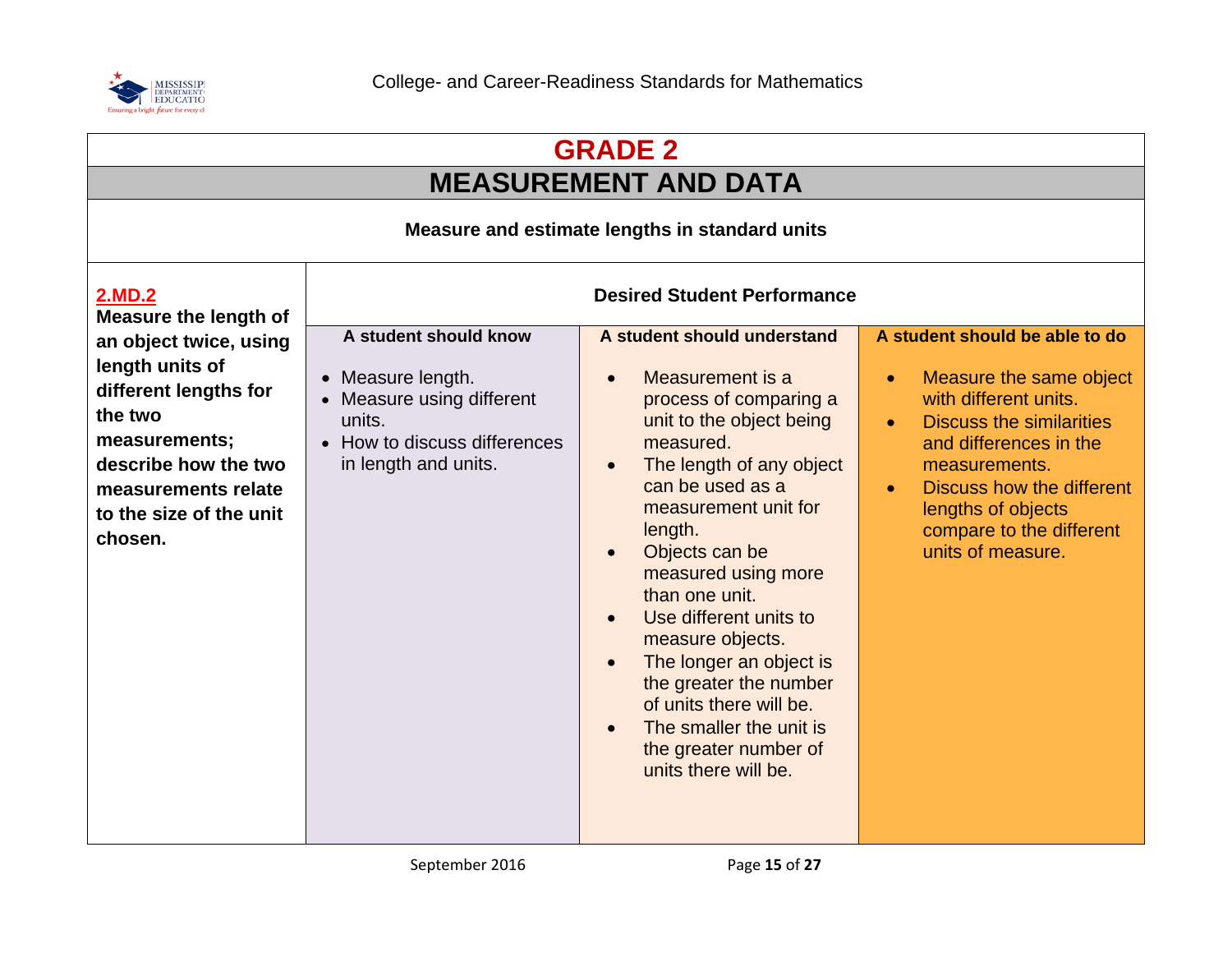

| <b>GRADE 2</b>                                              |                                                                                                                                                                            |                                                                                                                                                                                                                                                                                                                                                         |                                                                                                                                                                                                                                                                                   |
|-------------------------------------------------------------|----------------------------------------------------------------------------------------------------------------------------------------------------------------------------|---------------------------------------------------------------------------------------------------------------------------------------------------------------------------------------------------------------------------------------------------------------------------------------------------------------------------------------------------------|-----------------------------------------------------------------------------------------------------------------------------------------------------------------------------------------------------------------------------------------------------------------------------------|
|                                                             |                                                                                                                                                                            | <b>MEASUREMENT AND DATA</b>                                                                                                                                                                                                                                                                                                                             |                                                                                                                                                                                                                                                                                   |
|                                                             |                                                                                                                                                                            | Measure and estimate lengths in standard units                                                                                                                                                                                                                                                                                                          |                                                                                                                                                                                                                                                                                   |
| 2.MD.3<br><b>Estimate lengths</b>                           | <b>Desired Student Performance</b>                                                                                                                                         |                                                                                                                                                                                                                                                                                                                                                         |                                                                                                                                                                                                                                                                                   |
| using units of inches,<br>feet, centimeters, and<br>meters. | A student should know<br>• Measure in whole numbers.<br>• Compare the lengths of two<br>objects.<br>• The approximate size of<br>inches, feet, centimeters,<br>and meters. | A student should understand<br>• "Estimate" is the word used<br>that means "about" or "an<br>educated guess."<br>• When you don't have a tool<br>to measure exact length,<br>you can estimate.<br>• You can use objects similar<br>to units of measurement to<br>make estimates (e.g.,<br>thumb).<br>• A process of estimation and<br>why it is useful. | A student should be able to do<br>• Estimate and measure<br>lengths using units of<br>inches or feet. centimeters,<br>and meters.<br>• Estimate using objects<br>similar to units for<br>measurement.<br>• Measure using appropriate<br>tools after they estimate<br>and compare. |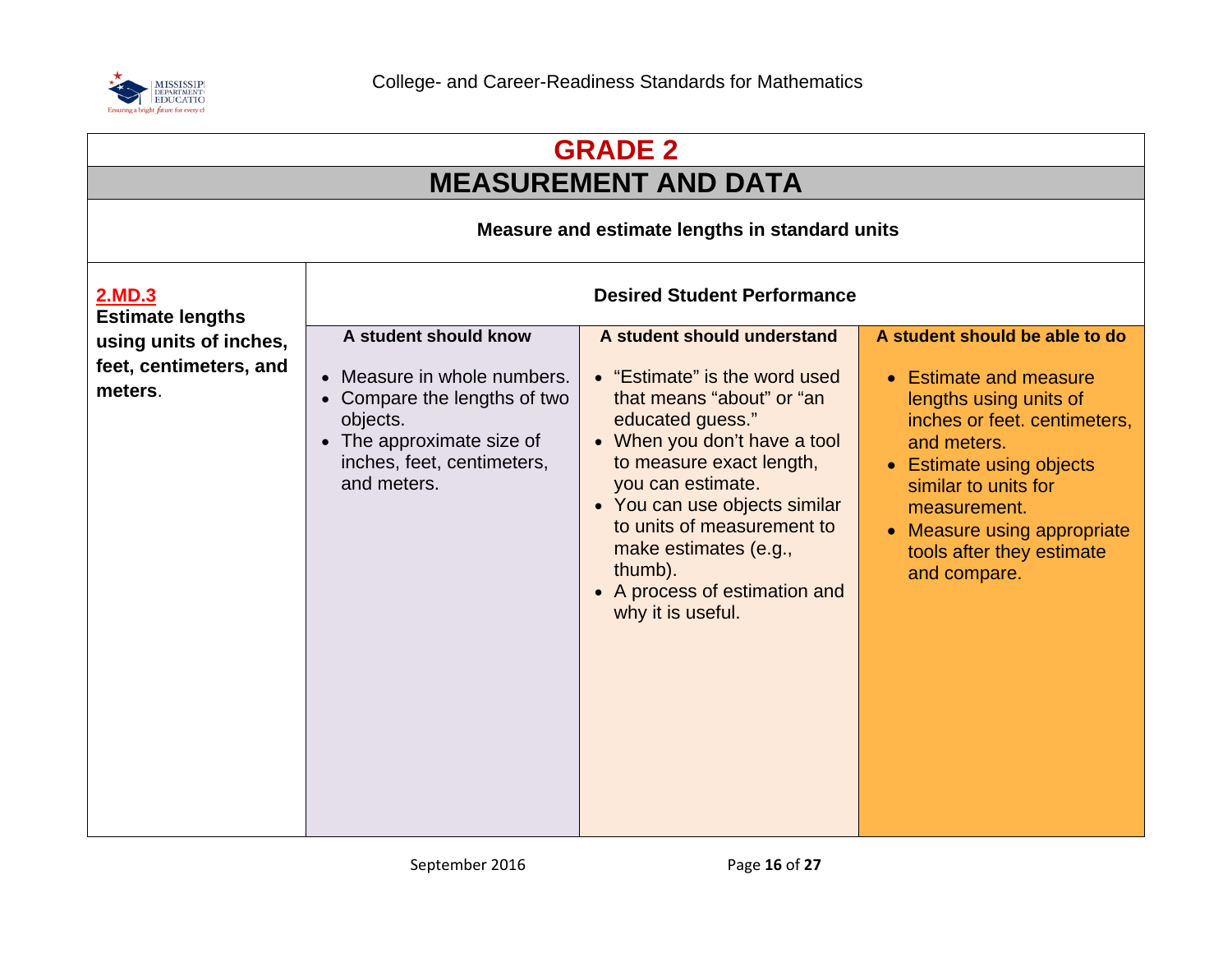

| <b>GRADE 2</b><br><b>MEASUREMENT AND DATA</b>                                                                                |                                                                                                                                                               |                                                                                                                                                                                                                                                                                    |                                                                                                                                                                                                                                                                                   |
|------------------------------------------------------------------------------------------------------------------------------|---------------------------------------------------------------------------------------------------------------------------------------------------------------|------------------------------------------------------------------------------------------------------------------------------------------------------------------------------------------------------------------------------------------------------------------------------------|-----------------------------------------------------------------------------------------------------------------------------------------------------------------------------------------------------------------------------------------------------------------------------------|
| Measure and estimate lengths in standard units                                                                               |                                                                                                                                                               |                                                                                                                                                                                                                                                                                    |                                                                                                                                                                                                                                                                                   |
| 2.MD.4<br><b>Measure to determine</b>                                                                                        | <b>Desired Student Performance</b>                                                                                                                            |                                                                                                                                                                                                                                                                                    |                                                                                                                                                                                                                                                                                   |
| how much longer one<br>object is than another,<br>expressing the length<br>difference in terms of<br>a standard length unit. | A student should know<br>• Subtract numbers.<br>• Measure.<br>• Count up to find the<br>difference.<br>• Compare lengths indirectly,<br>using a third object. | A student should understand<br>The length of two<br>objects can be<br>compared.<br>The length of two<br>objects can be<br>measured visually.<br>When measuring two<br>$\bullet$<br>objects, measure both<br>objects in the same unit<br>to determine difference<br>in length unit. | A student should be able to do<br>• Determine which length is<br>longer.<br>Determine which length is<br>shorter.<br>Measure to compare length<br>$\bullet$<br>and express the length<br>difference in a standard<br>length unit.<br>Determine the differences<br>in measurement. |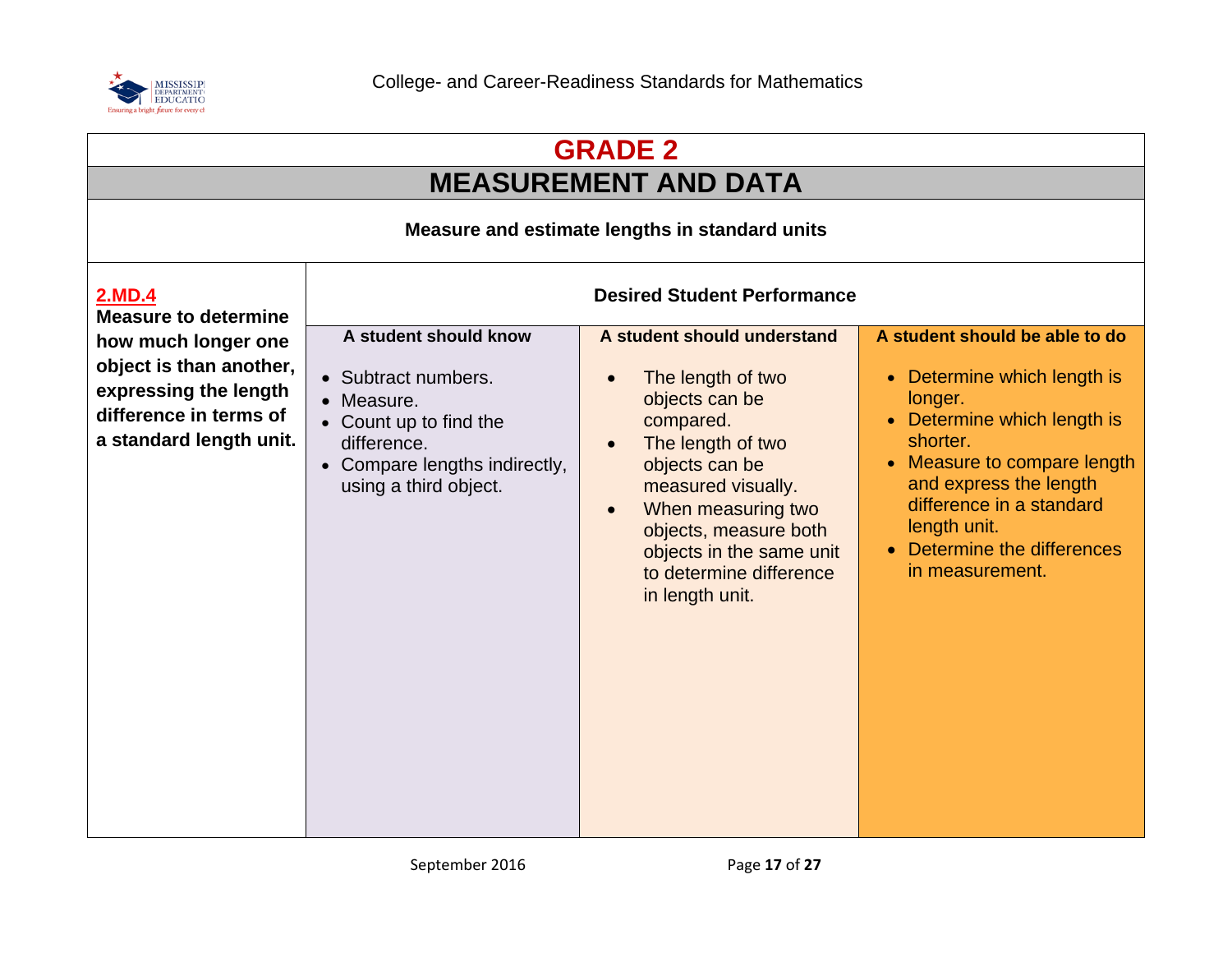

| <b>GRADE 2</b><br><b>MEASUREMENT AND DATA</b>                                                                                                                                                                                                                        |                                                                                                                                                                                           |                                                                                                                                                                                                                                                                                                                                                                                                                         |                                                                                                                                                                                                                                                |
|----------------------------------------------------------------------------------------------------------------------------------------------------------------------------------------------------------------------------------------------------------------------|-------------------------------------------------------------------------------------------------------------------------------------------------------------------------------------------|-------------------------------------------------------------------------------------------------------------------------------------------------------------------------------------------------------------------------------------------------------------------------------------------------------------------------------------------------------------------------------------------------------------------------|------------------------------------------------------------------------------------------------------------------------------------------------------------------------------------------------------------------------------------------------|
|                                                                                                                                                                                                                                                                      |                                                                                                                                                                                           |                                                                                                                                                                                                                                                                                                                                                                                                                         |                                                                                                                                                                                                                                                |
| <b>2.MD.5</b><br>Use addition and                                                                                                                                                                                                                                    |                                                                                                                                                                                           | <b>Desired Student Performance</b>                                                                                                                                                                                                                                                                                                                                                                                      |                                                                                                                                                                                                                                                |
| subtraction within 100<br>to solve word<br>problems involving<br>lengths that are given<br>in the same units, e.g.,<br>by using drawings<br>(such as drawings of<br>rulers) and equations<br>with a symbol for the<br>unknown number to<br>represent the<br>problem. | A student should know<br>• Use regrouping.<br>• Add and subtract one and<br>two digit numbers.<br>• Compare numbers based<br>on the number of tens and<br>ones.<br>• Solve word problems. | A student should understand<br>Measurements in the<br>$\bullet$<br>same unit can be added<br>or subtracted in the<br>same way as adding and<br>subtracting whole<br>numbers.<br>The unit needs to be<br>$\bullet$<br>written with the sum or<br>difference.<br>Adding is similar to<br>$\bullet$<br>continuing iteration.<br>When you have a<br>$\bullet$<br>missing number in an<br>equation, you can use a<br>symbol. | A student should be able to do<br>• Use addition and<br>subtraction to solve<br>measurement word<br>problems.<br>• Use drawings to model<br>word problems.<br>• Use symbols for<br>"unknowns," when writing<br>equations for word<br>problems. |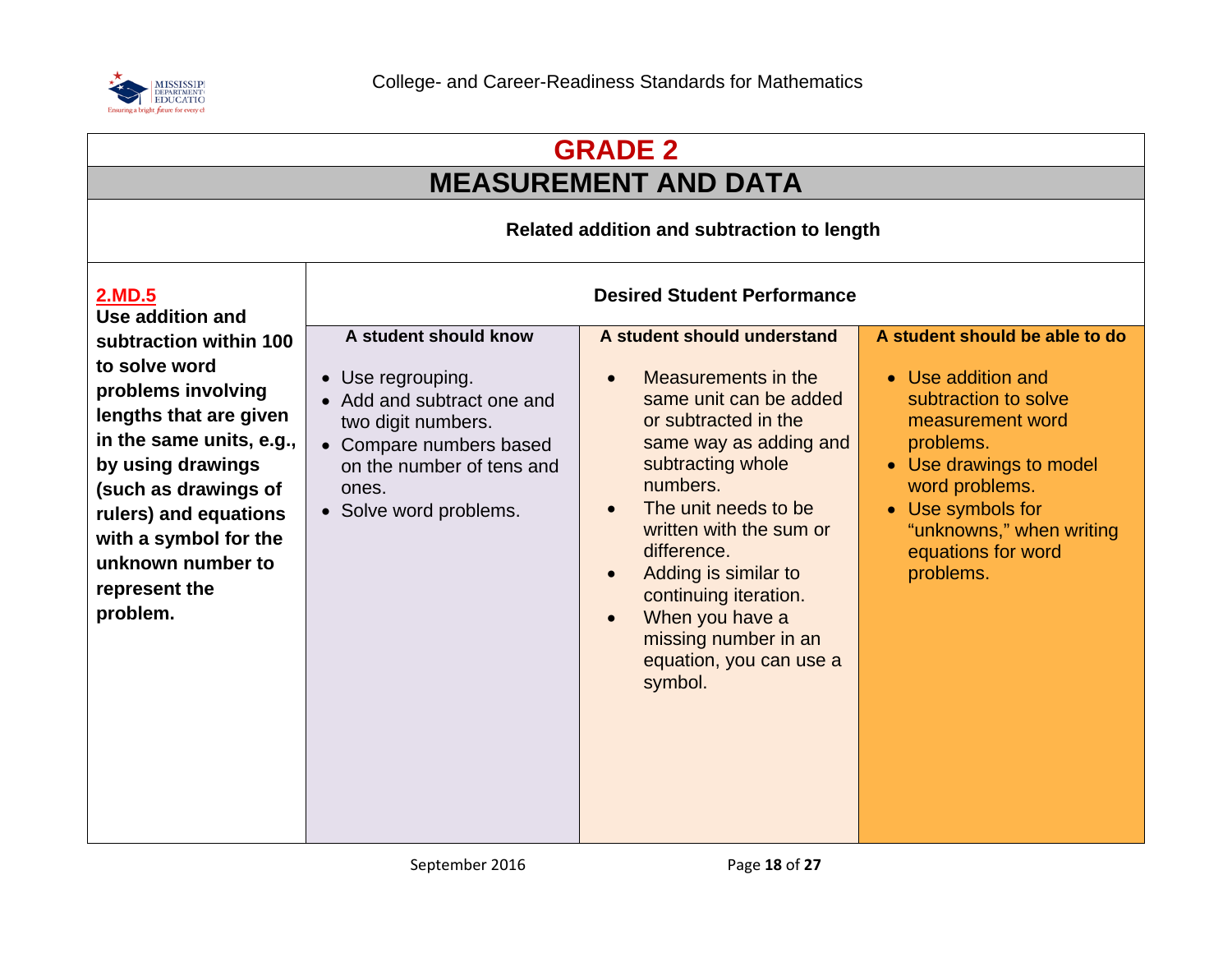

| <b>GRADE 2</b>                                                                                                                                                                                                                             |                                                                                                                                                                            |                                                                                                                                                                                                                                                          |                                                                                                                                                                         |  |
|--------------------------------------------------------------------------------------------------------------------------------------------------------------------------------------------------------------------------------------------|----------------------------------------------------------------------------------------------------------------------------------------------------------------------------|----------------------------------------------------------------------------------------------------------------------------------------------------------------------------------------------------------------------------------------------------------|-------------------------------------------------------------------------------------------------------------------------------------------------------------------------|--|
|                                                                                                                                                                                                                                            | <b>MEASUREMENT AND DATA</b>                                                                                                                                                |                                                                                                                                                                                                                                                          |                                                                                                                                                                         |  |
|                                                                                                                                                                                                                                            |                                                                                                                                                                            | Relate addition and subtraction to length                                                                                                                                                                                                                |                                                                                                                                                                         |  |
| 2.MD.6<br><b>Represent whole</b>                                                                                                                                                                                                           |                                                                                                                                                                            | <b>Desired Student Performance</b>                                                                                                                                                                                                                       |                                                                                                                                                                         |  |
| numbers as lengths<br>from 0 on a number<br>line diagram with<br>equally spaced points<br>corresponding to the<br>numbers 0, 1, 2, ,<br>and represent whole -<br>number sums and<br>differences within 100<br>on a number line<br>diagram. | A student should know<br>• How to model addition on a<br>number line.<br>• How to model subtraction<br>on a number line.<br>• Count to 100.<br>• Addition and subtraction. | A student should understand<br>Sums can be<br>represented as lengths<br>on a number line.<br>Differences can be<br>$\bullet$<br>represented as lengths<br>on a number line.<br>Number lines can be<br>models or diagrams of<br>addition and subtraction. | A student should be able to do<br>• Use a number line to<br>model one- and two-digit<br>addition.<br>• Use a number line to<br>model one- and two-digit<br>subtraction. |  |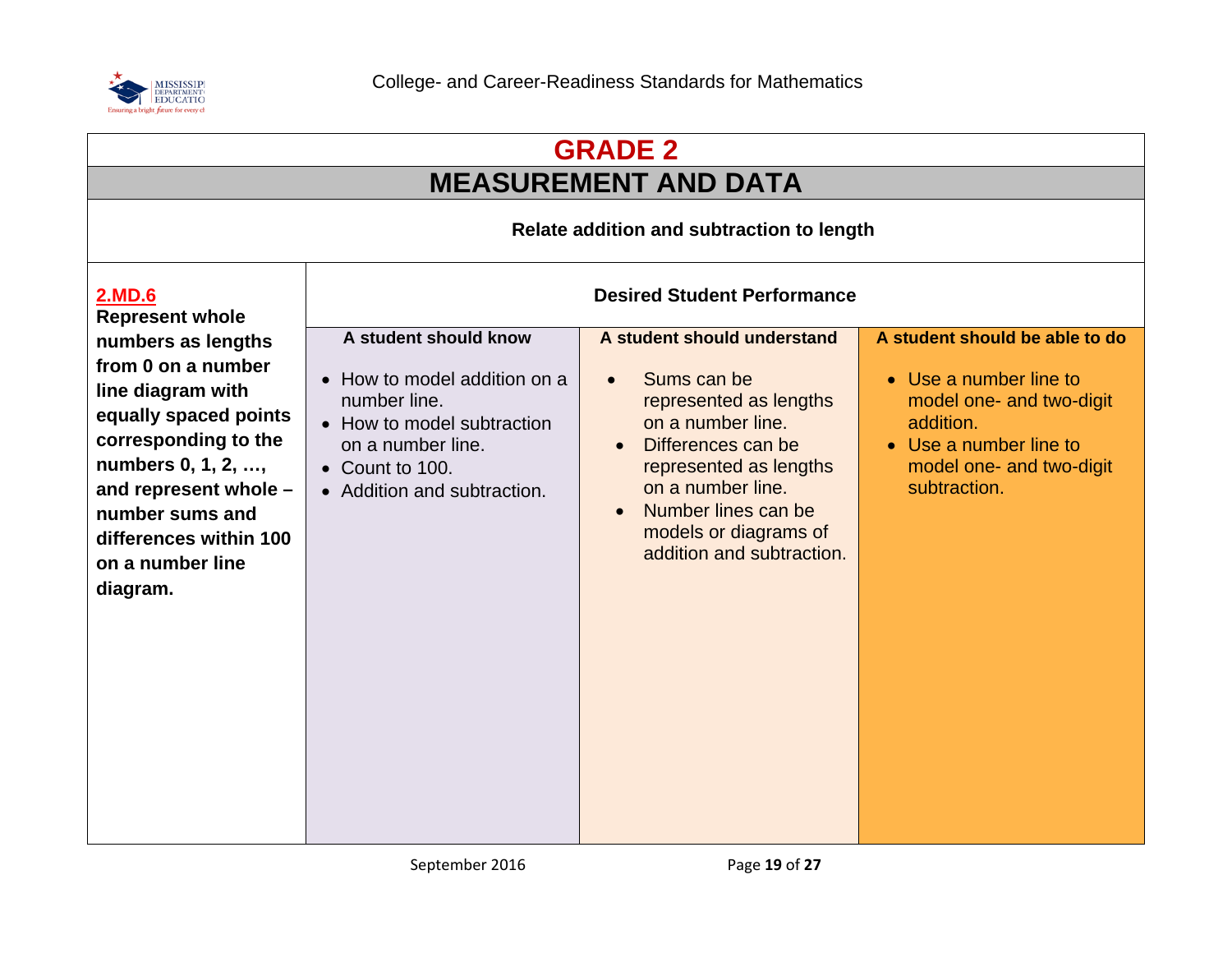

| <b>GRADE 2</b><br><b>MEASUREMENT AND DATA</b>                                            |                                                                                                                                                                                                                                                |                                                                                                                                                                                                                                                                                                                                                                                                                                                                              |                                                                                                                                                                        |  |  |
|------------------------------------------------------------------------------------------|------------------------------------------------------------------------------------------------------------------------------------------------------------------------------------------------------------------------------------------------|------------------------------------------------------------------------------------------------------------------------------------------------------------------------------------------------------------------------------------------------------------------------------------------------------------------------------------------------------------------------------------------------------------------------------------------------------------------------------|------------------------------------------------------------------------------------------------------------------------------------------------------------------------|--|--|
|                                                                                          | Work with time and money                                                                                                                                                                                                                       |                                                                                                                                                                                                                                                                                                                                                                                                                                                                              |                                                                                                                                                                        |  |  |
| <b>2.MD.7</b><br><b>Tell and write time</b>                                              | <b>Desired Student Performance</b>                                                                                                                                                                                                             |                                                                                                                                                                                                                                                                                                                                                                                                                                                                              |                                                                                                                                                                        |  |  |
| from analog and<br>digital clocks to the<br>nearest five minutes,<br>using a.m. and p.m. | A student should know<br>• Counting by 5s.<br>• How to count on from a<br>given number.<br>• Count on from a given<br>number by 5s.<br>• Count nickels.<br>• Tell and write time in hours<br>and half hours on an<br>analog and digital clock. | A student should understand<br>Time can be given to the<br>nearest 5 minutes.<br>Time can be expressed<br>before or after the hour.<br>Numerals on an analog<br>clock face are in<br>increments of 5<br>minutes.<br>• The long hand represents<br>the minute on an analog<br>clock.<br>• On a digital clock, the<br>number to the left of the<br>colon is the hour; the one to<br>the right of the colon is the<br>minute.<br>• A.M. is before noon.<br>• P.M. is after noon | A student should be able to do<br>• Tell and write time from a<br>digital and/or analog clock.<br>• Write the time to the<br>nearest 5 minutes and use<br>a.m. or p.m. |  |  |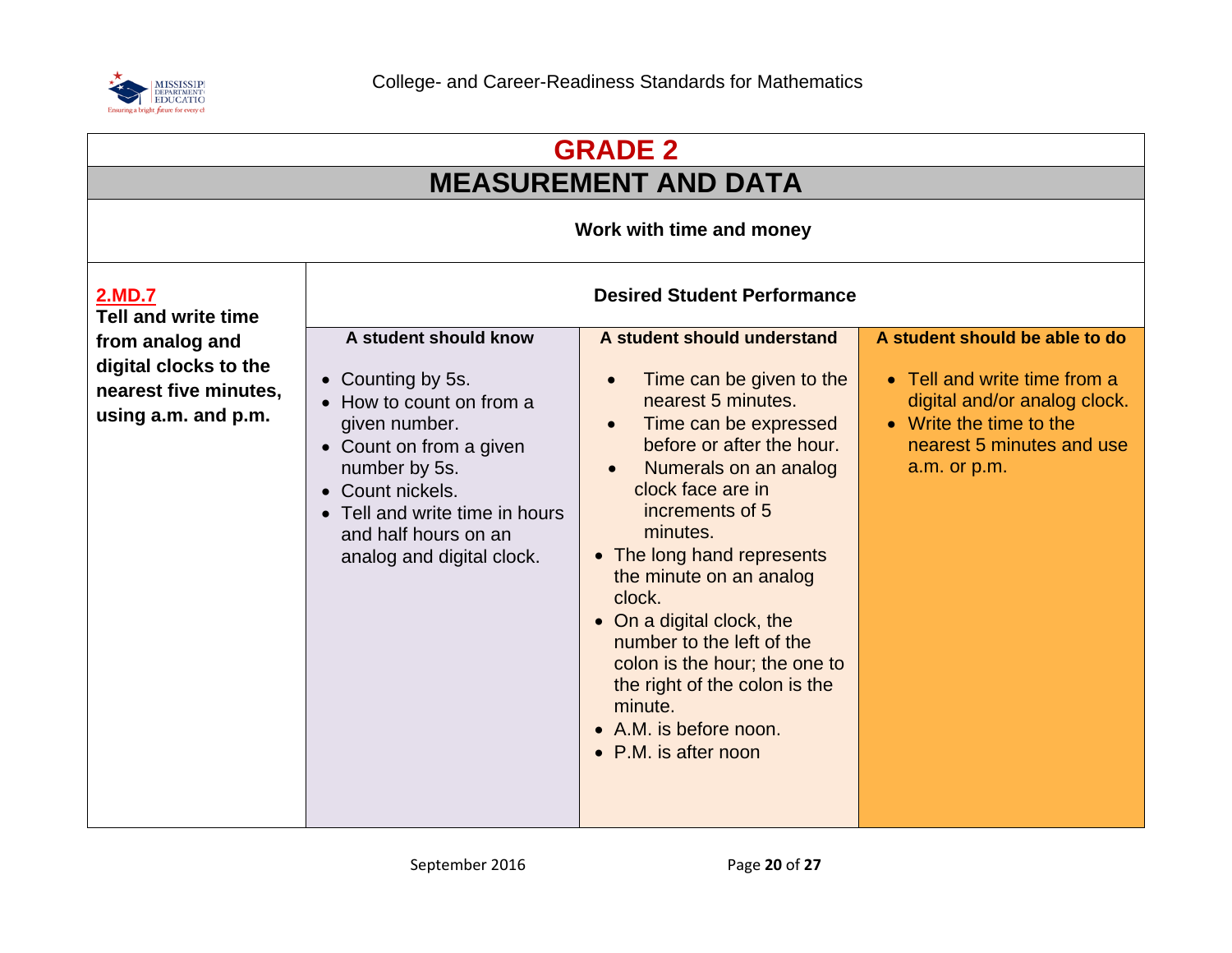

| <b>GRADE 2</b><br><b>MEASUREMENT AND DATA</b>                                                                                                                                                              |                                                                                                                                                                                                                                                                                                                                                                                                    |                                                                                                                                                                                                                                                                                                                                        |                                                                                                                                                                                                                                                              |                          |
|------------------------------------------------------------------------------------------------------------------------------------------------------------------------------------------------------------|----------------------------------------------------------------------------------------------------------------------------------------------------------------------------------------------------------------------------------------------------------------------------------------------------------------------------------------------------------------------------------------------------|----------------------------------------------------------------------------------------------------------------------------------------------------------------------------------------------------------------------------------------------------------------------------------------------------------------------------------------|--------------------------------------------------------------------------------------------------------------------------------------------------------------------------------------------------------------------------------------------------------------|--------------------------|
|                                                                                                                                                                                                            |                                                                                                                                                                                                                                                                                                                                                                                                    |                                                                                                                                                                                                                                                                                                                                        |                                                                                                                                                                                                                                                              | Work with time and money |
| 2.MD.8a<br>Solve word problems                                                                                                                                                                             |                                                                                                                                                                                                                                                                                                                                                                                                    | <b>Desired Student Performance</b>                                                                                                                                                                                                                                                                                                     |                                                                                                                                                                                                                                                              |                          |
| involving dollar bills,<br>quarters, dimes,<br>nickels, and pennies,<br>using $$$ and $$$<br>symbols<br>appropriately.<br>Example: If you have 2<br>dimes and 3 pennies,<br>how many cents do<br>you have? | A student should know<br>• Adding two-digit numbers is<br>the same as adding cents<br>except for cent symbol or<br>the decimal and dollar sign.<br>• Subtracting two-digit<br>numbers is the same as<br>subtracting cents except for<br>adding either the cent<br>symbol or dollar sign and<br>decimal point.<br>• Identify the value of all U.S.<br>coins.<br>• Count U.S. coins up to<br>\$1.00. | A student should understand<br>Each coin has a unique<br>$\bullet$<br>value.<br>The size of the coin<br>$\bullet$<br>does not indicate its<br>value.<br>The same amount of<br>money can be<br>represented using<br>different combinations of<br>coins and bills.<br>The relationship<br>$\bullet$<br>between place value and<br>money. | A student should be able to do<br>• Identify the value of dollar<br>bills and coins.<br>• Add and subtract coins and<br>bills to find the total value.<br>• Add and subtract different<br>values of coins together.<br>• Solve word problems using<br>money. |                          |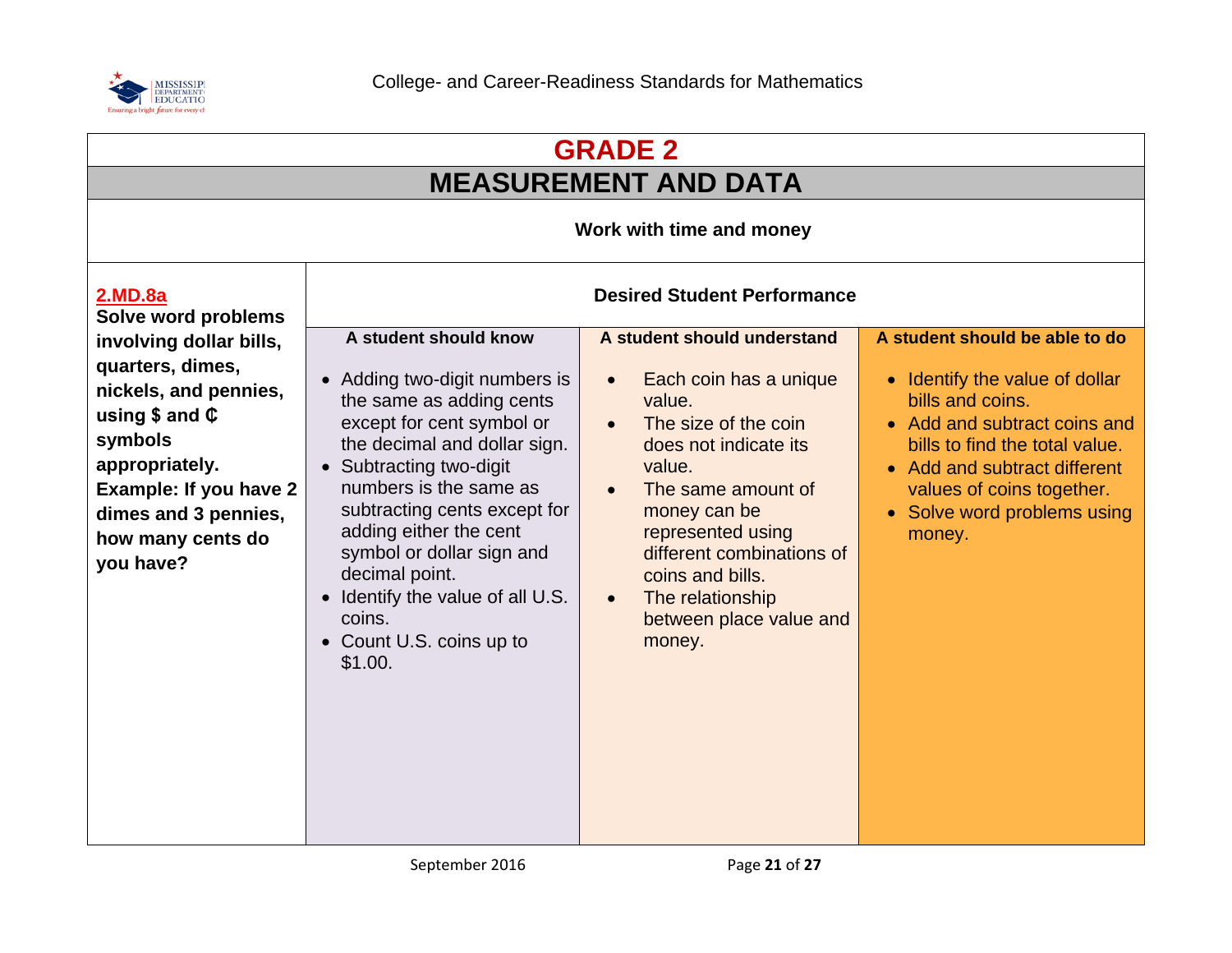

| <b>GRADE 2</b>                                                                                                                                                                                                      |                                                                                                                                                                                                                                                         |                                                                                                                                                                                                                        |                                                                                                                                                          |  |
|---------------------------------------------------------------------------------------------------------------------------------------------------------------------------------------------------------------------|---------------------------------------------------------------------------------------------------------------------------------------------------------------------------------------------------------------------------------------------------------|------------------------------------------------------------------------------------------------------------------------------------------------------------------------------------------------------------------------|----------------------------------------------------------------------------------------------------------------------------------------------------------|--|
|                                                                                                                                                                                                                     | <b>MEASUREMENT AND DATA</b>                                                                                                                                                                                                                             |                                                                                                                                                                                                                        |                                                                                                                                                          |  |
|                                                                                                                                                                                                                     |                                                                                                                                                                                                                                                         | Work with time and money                                                                                                                                                                                               |                                                                                                                                                          |  |
| <b>2.MD.8b</b><br><b>Fluently use a</b>                                                                                                                                                                             |                                                                                                                                                                                                                                                         | <b>Desired Student Performance</b>                                                                                                                                                                                     |                                                                                                                                                          |  |
| calendar to answer<br>simple real world<br>problems such as<br>"How many weeks are<br>in a year?" or "James<br>gets \$5 allowance<br>every 2 months, how<br>much money will he<br>have at the end of<br>each year?" | A student should know<br>Know there are 7 days in a<br>week.<br>• Know the names of the<br>days of the week.<br>Identify the days of the<br>week on a calendar.<br>• Identify the number of<br>weeks in each month.<br>Know the names of the<br>months. | A student should understand<br>Not every month has the<br>$\bullet$<br>same number of weeks.<br>Not every month has the<br>$\bullet$<br>same number of days.<br>A week doesn't always<br>$\bullet$<br>begin on Sunday. | A student should be able to do<br>• Answer recall questions<br>about increments of time<br>on a calendar.<br>• Use a calendar to solve<br>word problems. |  |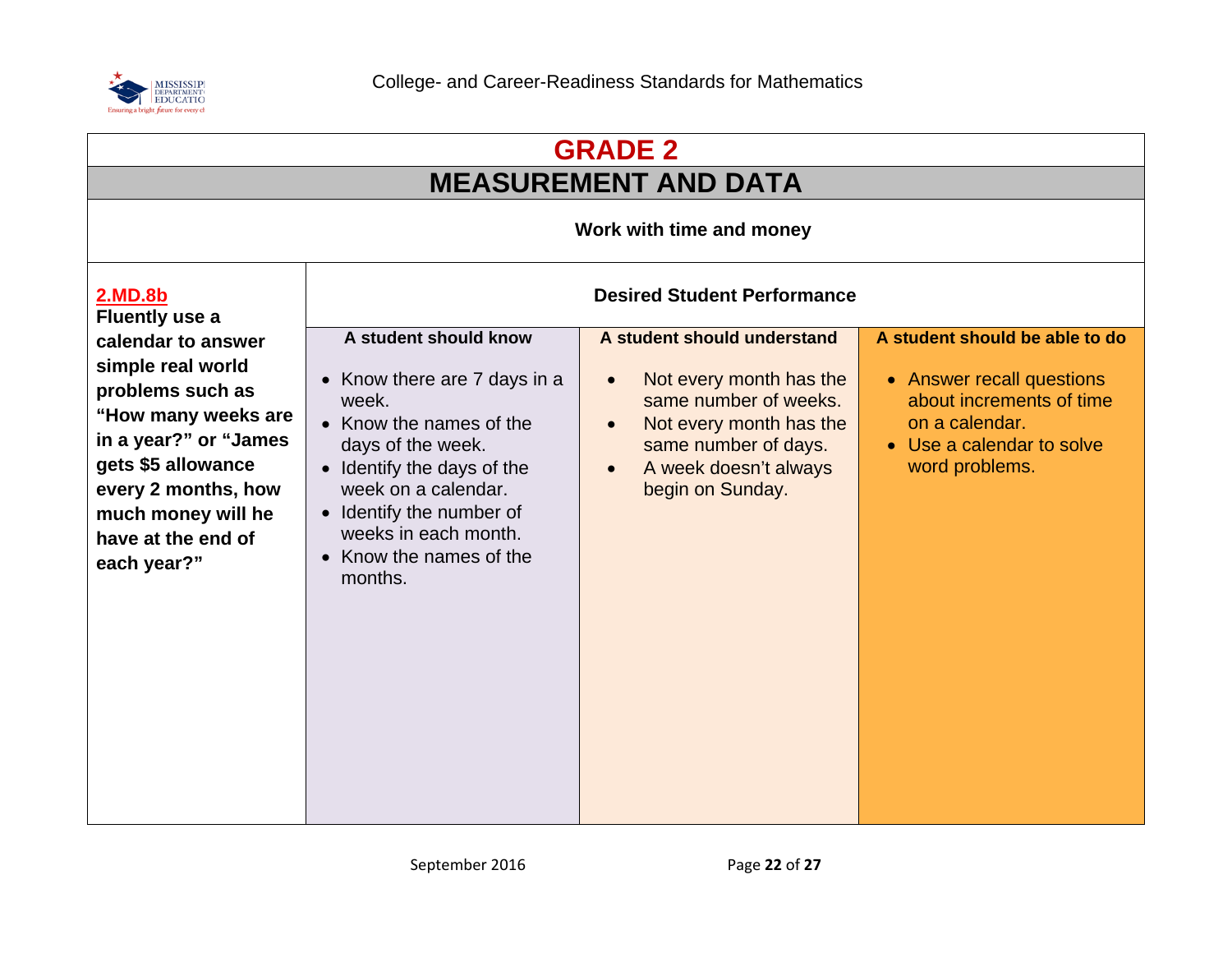

| <b>GRADE 2</b>                                                                                                                                                                                                                                                    |                             |                                                                                                                                                                                                                                                                                                                                                               |                                                                                                          |
|-------------------------------------------------------------------------------------------------------------------------------------------------------------------------------------------------------------------------------------------------------------------|-----------------------------|---------------------------------------------------------------------------------------------------------------------------------------------------------------------------------------------------------------------------------------------------------------------------------------------------------------------------------------------------------------|----------------------------------------------------------------------------------------------------------|
|                                                                                                                                                                                                                                                                   |                             | <b>MEASUREMENT AND DATA</b>                                                                                                                                                                                                                                                                                                                                   |                                                                                                          |
|                                                                                                                                                                                                                                                                   |                             | <b>Represent and interpret data</b>                                                                                                                                                                                                                                                                                                                           |                                                                                                          |
| 2.MD.9<br><b>Generate</b>                                                                                                                                                                                                                                         |                             | <b>Desired Student Performance</b>                                                                                                                                                                                                                                                                                                                            |                                                                                                          |
| measurement data by                                                                                                                                                                                                                                               | A student should know       | A student should understand                                                                                                                                                                                                                                                                                                                                   | A student should be able to do                                                                           |
| measuring lengths of<br>several objects to the<br>nearest whole unit, or<br>by making repeated<br>measurements of the<br>same object. Show<br>the measurements by<br>making a line plot,<br>where the horizontal<br>scale is marked off in<br>whole-number units. | Organize data.<br>$\bullet$ | A line plot can be used<br>as a visual<br>representation of the<br>relative lengths of<br>objects.<br>A table is one way to<br>organize data.<br>The objects that are the<br>longest are farthest right<br>on the line plot.<br>The objects that are the<br>shortest in length are the<br>least value on the line<br>plot.<br>How to organize a line<br>plot. | • How to measure objects.<br>Make a line plot.<br>$\bullet$<br>How to graph on a line plot.<br>$\bullet$ |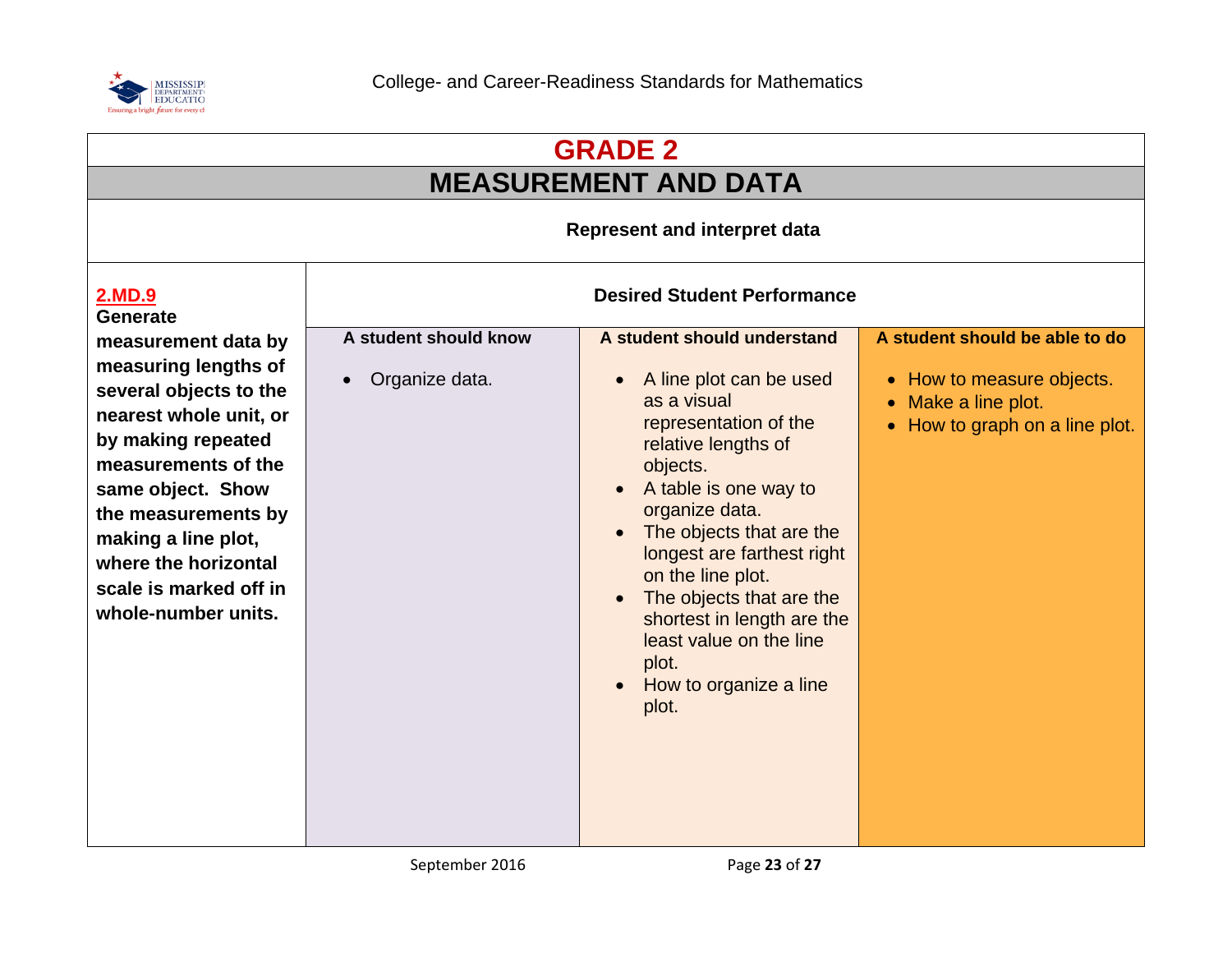

| <b>GRADE 2</b><br><b>MEASUREMENT AND DATA</b>                                                                                                                                                                                                              |                                                                                                                                                                                                                            |                                                                                                                                                                                                                                                                                                                                                                          |                                                                                                                                                                                                                                                                                                                          |
|------------------------------------------------------------------------------------------------------------------------------------------------------------------------------------------------------------------------------------------------------------|----------------------------------------------------------------------------------------------------------------------------------------------------------------------------------------------------------------------------|--------------------------------------------------------------------------------------------------------------------------------------------------------------------------------------------------------------------------------------------------------------------------------------------------------------------------------------------------------------------------|--------------------------------------------------------------------------------------------------------------------------------------------------------------------------------------------------------------------------------------------------------------------------------------------------------------------------|
| <b>2.MD.10</b>                                                                                                                                                                                                                                             |                                                                                                                                                                                                                            | <b>Represent and interpret data</b><br><b>Desired Student Performance</b>                                                                                                                                                                                                                                                                                                |                                                                                                                                                                                                                                                                                                                          |
| Draw a picture graph<br>and a bar graph (with<br>single-unit scale) to<br>represent a data set<br>with up to four<br>categories. Solve<br>simple put-together,<br>take-apart, and<br>compare problems<br>using information<br>presented in a bar<br>graph. | A student should know<br>• Making graphs provides an<br>opportunity to count,<br>compare, add, subtract,<br>sequence, and classify<br>data.<br>• Drawing a model to<br>represent a situation.<br>• Adding and subtracting. | A student should understand<br>Data can be organized<br>$\bullet$<br>in different ways.<br>The type of data can<br>$\bullet$<br>determine the best<br>graph to be used to<br>represent it.<br>Picture graphs and bar<br>graphs make it easy to<br>compare data.<br>A symbol represents the<br>$\bullet$<br>data.<br>Graphs can represent<br>$\bullet$<br>numerical data. | A student should be able to do<br>Represent a set of data in<br>$\bullet$<br>a picture graph and in a<br>bar graph.<br>Draw and use pictographs<br>to solve problems.<br>• Solve simple addition and<br>subtraction problems<br>regarding the graph data.<br>• Solve comparison<br>problems regarding the<br>graph data. |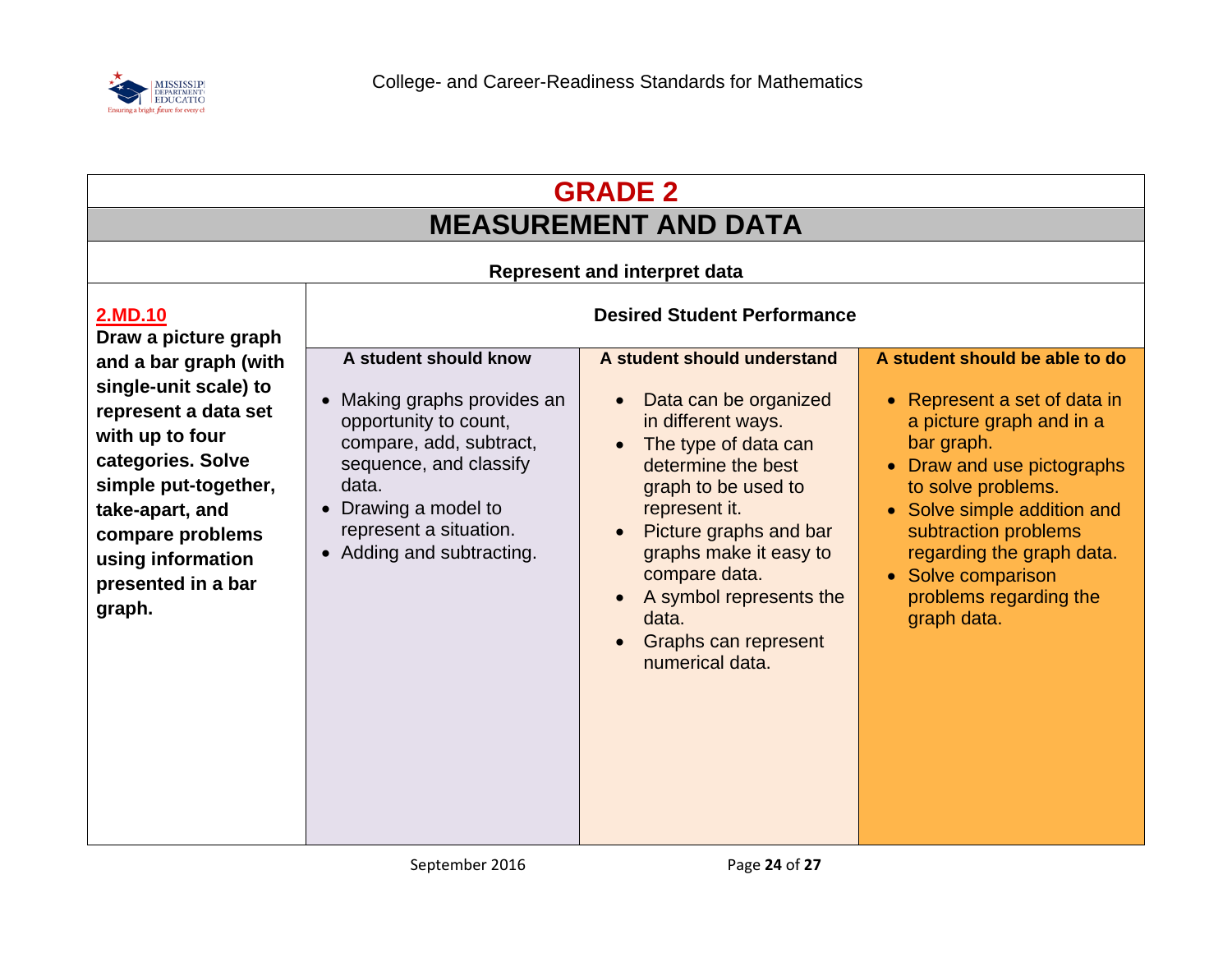

| <b>GRADE 2</b>                                                                                                                                                                                                                                                                             |                                                                                                                                                                                                                                                                                                                                                                                                                                                    |                                                                                                                                                                                                                                                                                  |                                                                                                                                                                                                                                                                                                                                                                                                                                        |  |  |  |  |
|--------------------------------------------------------------------------------------------------------------------------------------------------------------------------------------------------------------------------------------------------------------------------------------------|----------------------------------------------------------------------------------------------------------------------------------------------------------------------------------------------------------------------------------------------------------------------------------------------------------------------------------------------------------------------------------------------------------------------------------------------------|----------------------------------------------------------------------------------------------------------------------------------------------------------------------------------------------------------------------------------------------------------------------------------|----------------------------------------------------------------------------------------------------------------------------------------------------------------------------------------------------------------------------------------------------------------------------------------------------------------------------------------------------------------------------------------------------------------------------------------|--|--|--|--|
| <b>Geometry</b>                                                                                                                                                                                                                                                                            |                                                                                                                                                                                                                                                                                                                                                                                                                                                    |                                                                                                                                                                                                                                                                                  |                                                                                                                                                                                                                                                                                                                                                                                                                                        |  |  |  |  |
| Reason with shapes and their attributes                                                                                                                                                                                                                                                    |                                                                                                                                                                                                                                                                                                                                                                                                                                                    |                                                                                                                                                                                                                                                                                  |                                                                                                                                                                                                                                                                                                                                                                                                                                        |  |  |  |  |
| 2.G.1<br><b>Recognize and draw</b>                                                                                                                                                                                                                                                         | <b>Desired Student Performance</b>                                                                                                                                                                                                                                                                                                                                                                                                                 |                                                                                                                                                                                                                                                                                  |                                                                                                                                                                                                                                                                                                                                                                                                                                        |  |  |  |  |
| shapes having<br>specified attributes,<br>such as given number<br>of angles or given<br>number of equal<br>faces. <sup>5</sup> Identify<br>quadrilaterals,<br>pentagons, hexagons,<br>and cubes.<br><sup>5</sup> Sizes are compared directly or<br>visually, not compared by<br>measuring. | A student should know<br>Know the names and<br>$\bullet$<br>faces of objects (e.g.<br>rectangles, squares,<br>trapezoids, triangles,<br>half-circles, and<br>quarter-circles).<br>Know the names of<br>three-dimensional<br>shapes (e.g., cubes,<br>right rectangular<br>prisms, circular cones,<br>circular cylinders.)<br>Combine shapes to<br>make new shapes.<br>Decompose shapes<br>$\bullet$<br>into other shapes.<br>Build and draw shapes. | A student should understand<br>The difference between<br>two- and three-<br>dimensional shapes.<br>A shape can be<br>$\bullet$<br>identified by the number<br>of sides, vertices, or<br>angles.<br>Three-dimensional or<br>solid figures have a<br>length, width, and<br>height. | A student should be able to<br>Recognize and draw two-<br>$\bullet$<br>dimensional shapes<br>based on specific<br>attributes.<br>Recognize and draw<br>three-dimensional<br>shapes based on specific<br>attributes.<br>Describe the attributes of<br>shapes.<br>Identify the number of<br>sides, angles, and<br>vertices.<br>Identify triangle,<br>$\bullet$<br>quadrilateral, pentagon,<br>hexagon, and cubes<br>based on attributes. |  |  |  |  |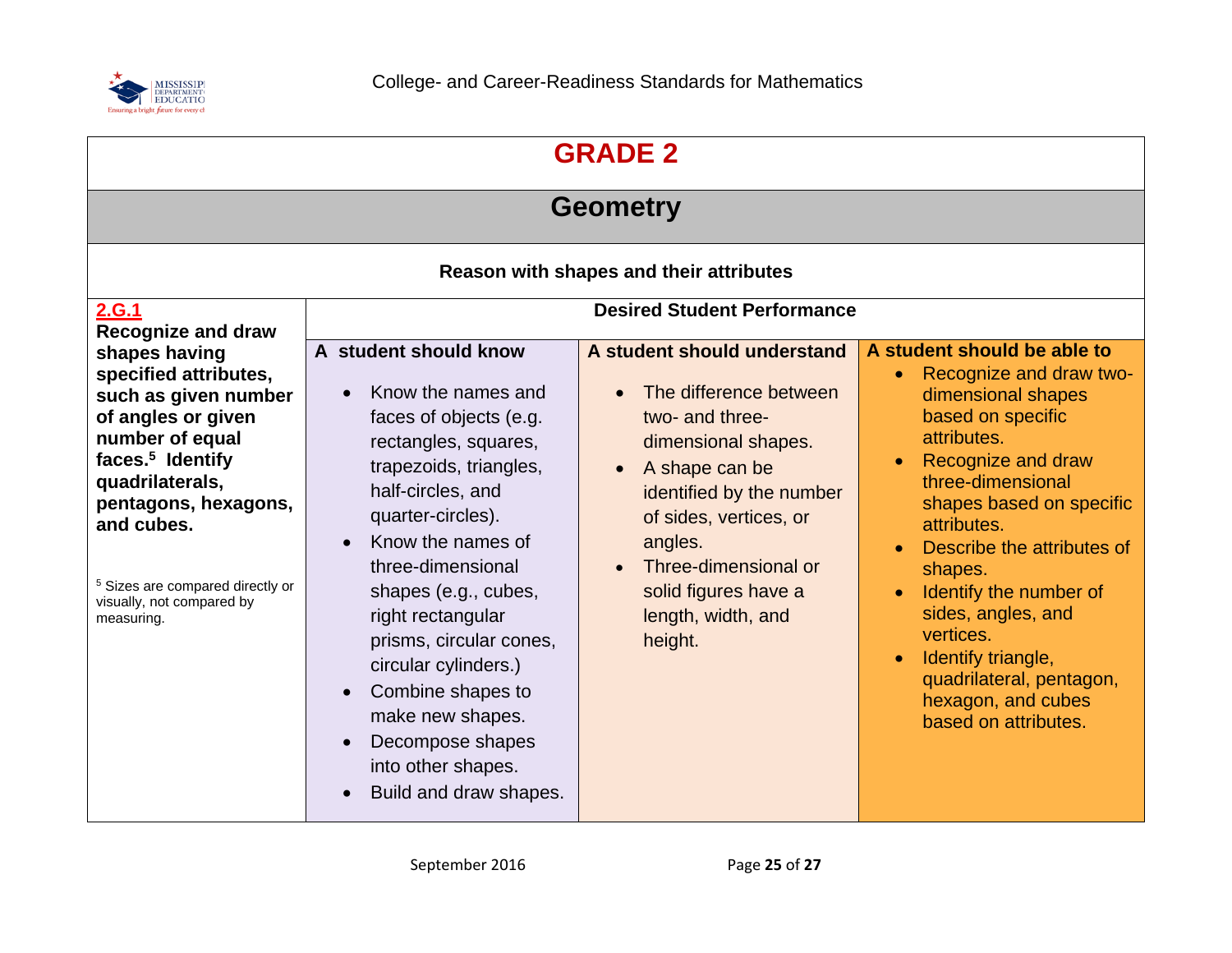

| <b>GRADE 2</b>                                                                                     |                                                                                                                                                                                                                              |                                                                                                                                                                                                                                                                                                                                                                                 |                                                                                                                                             |  |  |  |
|----------------------------------------------------------------------------------------------------|------------------------------------------------------------------------------------------------------------------------------------------------------------------------------------------------------------------------------|---------------------------------------------------------------------------------------------------------------------------------------------------------------------------------------------------------------------------------------------------------------------------------------------------------------------------------------------------------------------------------|---------------------------------------------------------------------------------------------------------------------------------------------|--|--|--|
| <b>Geometry</b>                                                                                    |                                                                                                                                                                                                                              |                                                                                                                                                                                                                                                                                                                                                                                 |                                                                                                                                             |  |  |  |
| Reason with shapes and their attributes                                                            |                                                                                                                                                                                                                              |                                                                                                                                                                                                                                                                                                                                                                                 |                                                                                                                                             |  |  |  |
| <u>2.G.2</u><br><b>Partition a rectangle</b>                                                       | <b>Desired Student Performance</b>                                                                                                                                                                                           |                                                                                                                                                                                                                                                                                                                                                                                 |                                                                                                                                             |  |  |  |
| into rows and<br>columns of same-size<br>squares and count to<br>find the total number<br>of them. | A student should know<br>• Partition rectangles into equal<br>squares.<br>• Know rows horizontal.<br>Know columns vertical.<br>Partitioning rectangles and<br>describing as halves, fourths,<br>and quarters.<br>• Counting. | A student should understand<br>When you add rows and<br>columns, you get a sum.<br>You can divide rectangles<br>up into smaller equal<br>shares.<br>You can partition in more<br>parts than halves, fourths,<br>and quarters.<br>Decomposing into equal<br>$\bullet$<br>shares.<br>The connection between<br>geometry and<br>measurement is finding the<br>area of a rectangle. | A student should be able to do<br>Divide a rectangle into equal<br>$\bullet$<br>rows and columns, and count<br>the total number of squares. |  |  |  |